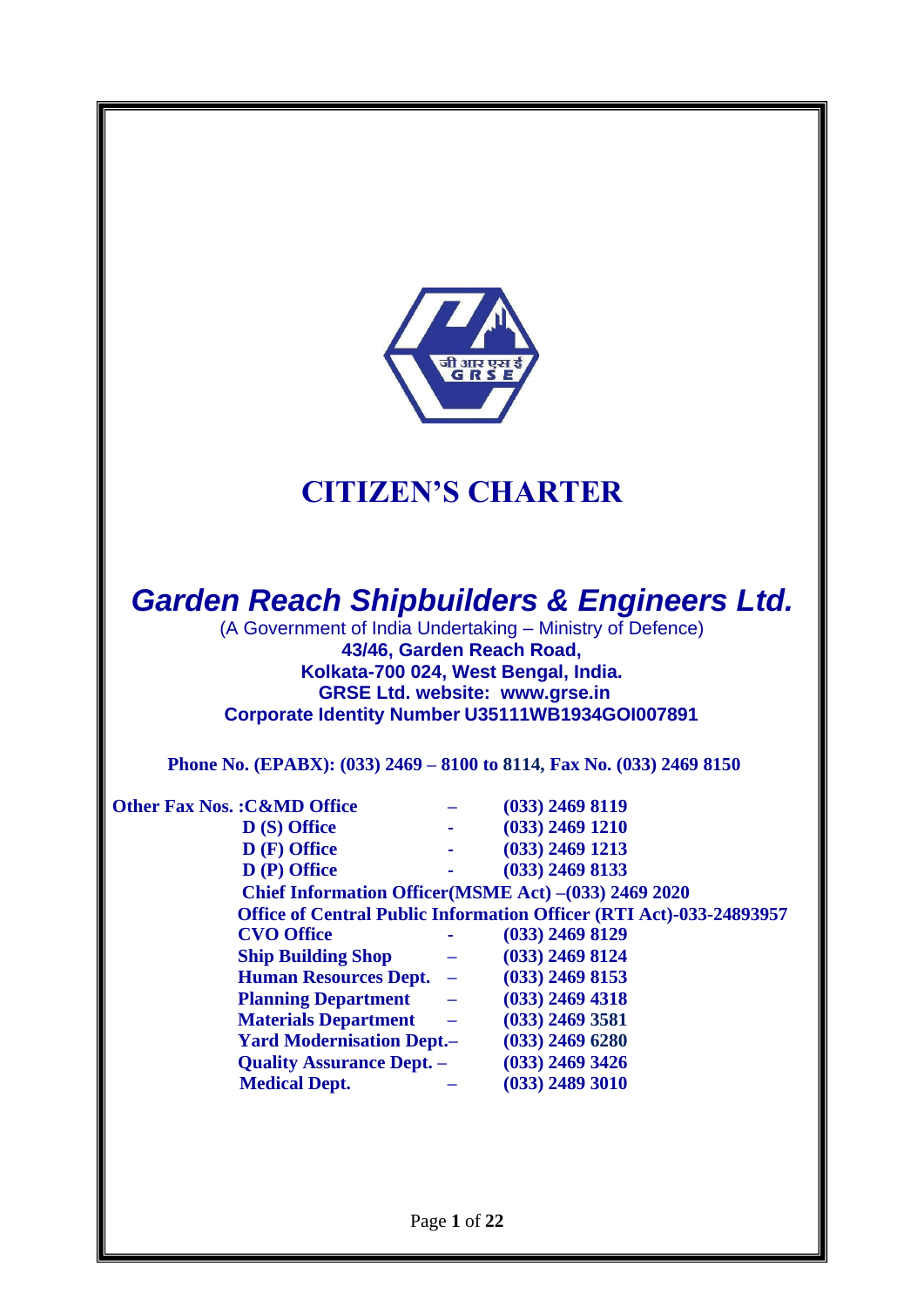## **1. OBJECTIVES OF GRSE"s CITIZEN CHARTER**

below: The significant objectives of the Citizens Charter are summarised as given

- a. Ensuring Citizen-centric focus across all its domain by adopting excellence enabler on improving processes and services.
- b. Ensuring effective Citizen Communications Channels.
- c. Demonstrating transparency and openness of its business operations by hosting the Citizen"s Charter on the GRSE"s web site i.e[.www.grse.in.](http://www.grse.in/)
- d. Working towards delight of Citizens by fail-safe processes and in case of exigencies leveraging its Service Recovery Processes like Grievance Redressal, Handling Complaints etc.

## **2. ABOUT THE ORGANISATION**

Garden Reach Workshop Ltd., (GRW) a small ship repair workshop, established on the banks of river Hooghly in 1884, **was taken over by the Government of India on 19 Apr 1960** as a Govt. owned Central Public Sector Enterprise and placed under the administrative control of the Ministry of Defence. **GRSE completed its "Fifty Years" as a Defence PSU during 2010-11 since being** taken over by the Ministry of Defence on 19 Apr 1960. Hon'ble Raksha Rajya Mantri, Shri MM Pallam Raju was the Chief Guest during the Golden Jubilee celebration on 19 Apr 2010.

The name "Garden Reach Workshop" did not directly reflect the Shipbuilding business profile of the Company. Further, the growing diversification of GRW into various Engineering Products in addition to shipbuilding, brought up the need to rename the Company to truly reflect its product profile. Accordingly, the Company changed its name from 'Garden Reach Workshop Ltd.' (GRW) to 'Garden Reach Shipbuilders & Engineers Ltd., (GRSE) with effect from 01 Jan 1977.

Soon after inception on 19 Apr 1960, GRSE **delivered the first indigenous warship, INS Ajay to Indian Navy in 1961**. GRSE has since then **delivered 98 ships & warships to Indian Navy, Indian Coast Guard and Mauritius Coast Guard which is the highest number of warships built by any of the shipyards in**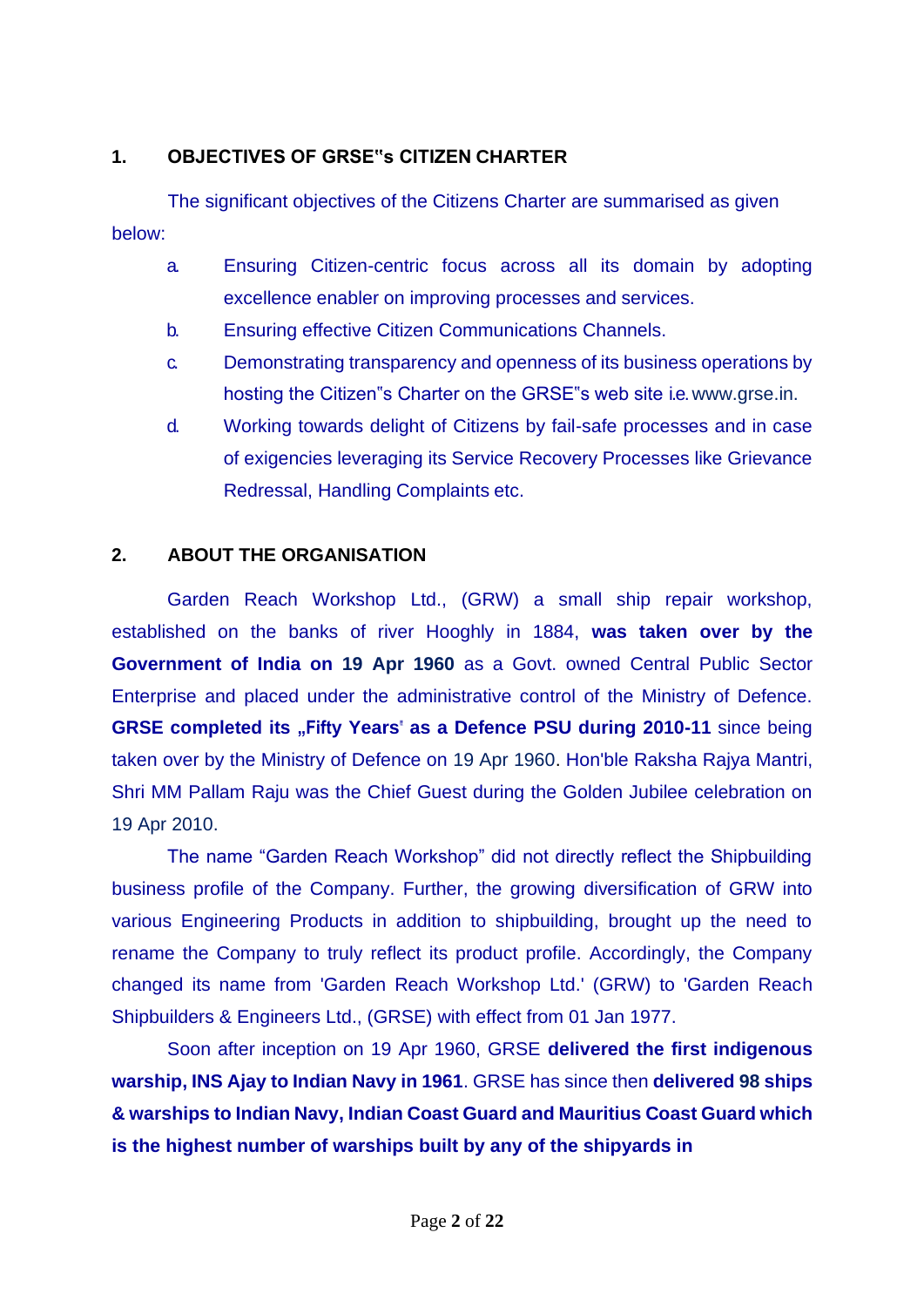**the country.** With the delivery of Offshore Patrol Vessel CGS Barracuda, to the Govt. of Mauritius on 20 Dec 2014, **GRSE has set the history of exporting the first warship of the country.**

Garden Reach Shipbuilders & Engineers Ltd (GRSE) is a Public Sector Undertaking under the Administrative Control of Ministry of Defence, Listed in Bombay Stock Exchange recently, Profit making (over 25 years) and contributing regularly to the Government exchequer by payment of Taxes & Dividends. **GRSE paid the highest ever Dividend of Rs. 54.08 Cr during FY 2016-17.**

**Recognising the brilliant performance of the company, the Government of India granted the "Mini Ratna- Category I" status to GRSE on 05 Sep 2006.**  This made GRSE the first Defence Shipyard to get this status. This was possible due to the dedicated efforts put in by all employees of GRSE. Award of "Mini Ratna-Category I" status to GRSE provided enhanced decision making powers and increased delegation of financial powers to the Management of GRSE. This has resulted in quicker decision making and more efficient conduct of operations of the Company.

In recognition of GRSE"s performance, the company has been awarded **"Best Performing Shipyard"** Trophy by **Hon"ble Raksha Mantri** for **four consecutive years from 2010-11 to 2013-14**. In recognition of GRSE"s In-house Design Effort, the company has also been bestowed with **Raksha Mantri"s Award for Excellence on , Design Effort**" for 2015-16 for **"Detailed Design of Offshore Patrol Vessel for Mauritius – CGS Barracuda".**

Presently, GRSE has a total of 07 Units (06 Units in West Bengal & 01 Unit in Jharkhand) and **the only defence shipyard of the country having Engineering Division & Marine Diesel Engine Division apart from Shipbuilding Division** the core division.

At present, GRSE"s authorised share capital is Rs. 114.55 Crores and its net worth as on 31 Mar 2018 is Rs. 1015.93 Crores. There is a steady growth of turnover (VoP) of the company from Rs. 573.47 Cr in 2007-08. **The turnover (VoP) for FY 2017-18 is Rs. 1346.52 Cr.**

**Major modernisation of GRSE was undertaken at a cost of Rs. 605 Cr. and completed in June 2013,** wherein, Integrated Shipbuilding Facility for Modular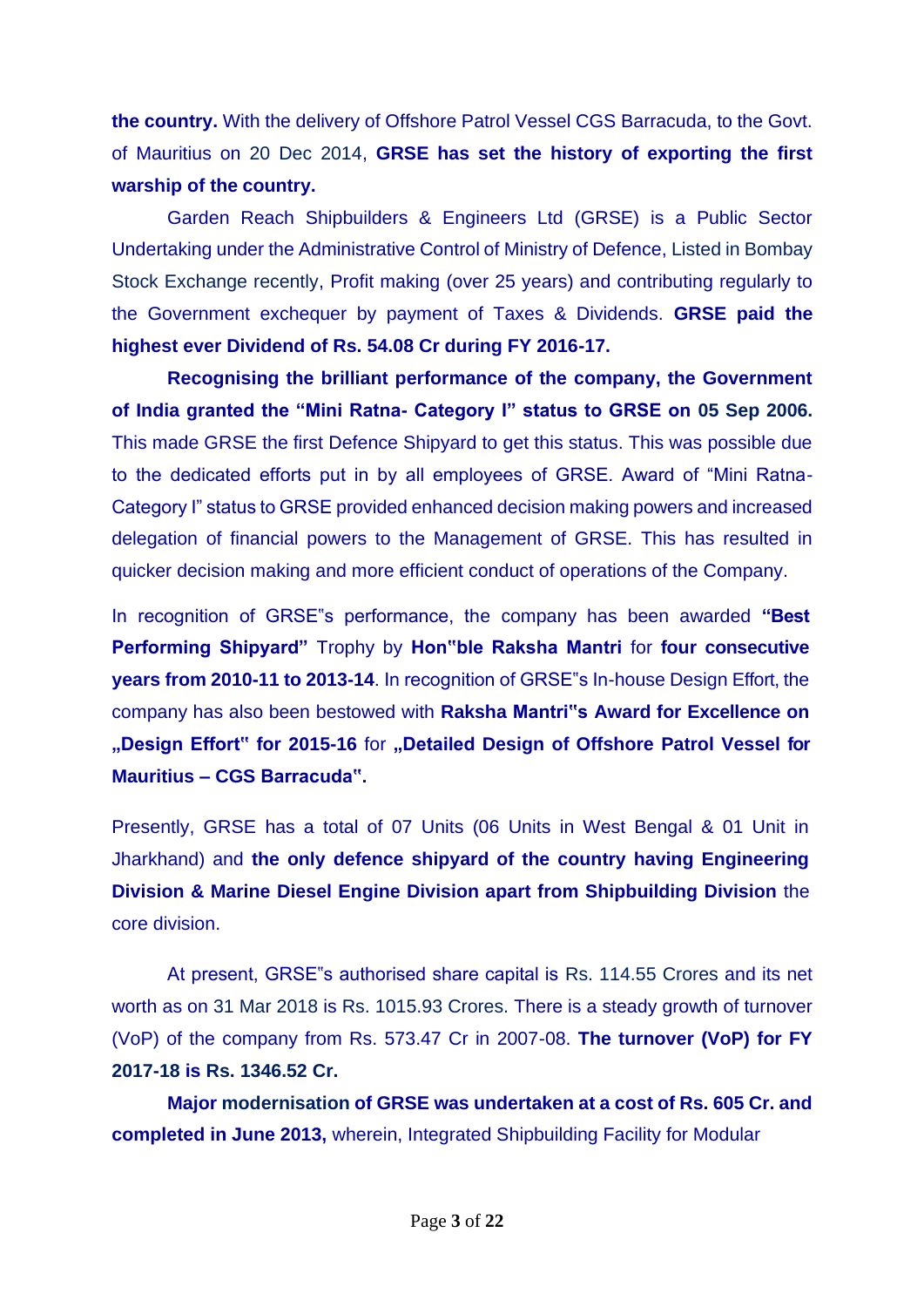construction of ship has been implemented to undertake construction of Next Generation warships. The "Diesel Engine Assembly Shop" of Diesel Engine Plant, **Ranchi of GRSE has been modernised at an estimated expenditure of Rs. 10 Crore and inaugurated on 25 Apr 2016.** With commissioning of this "Modernised Diesel Engine Assembly Shop", GRSE"s DEP Ranchi Unit is poised to take up work on next generation of marine diesel engines and also move ahead on **manufacture**  of marine diesel engines under "Make in India<sup>"</sup>. Further modernisation is being undertaken through annual capital budgets.

GRSE became the **first Ship Building Company** in the country and the **first DPSU** to get accreditation on **Integrated Management Systems** harmonising **ISO 14001:2004** (Environment Management System) issued on 30 Jul 2017, **BS OHSAS 18001:2007** (Occupational Health & Safety Assessment Standards) issued on 30 Jul 2017, **EN ISO 50001:2011** (Energy Management Systems) issued on 16 Dec 2013 by world renowned certification body TUV NORD, Germany.

GRSE"s **Diesel Engine Plant** at Ranchi, **Bailey Bridge Division** at 61 Park Unit, **Deck Machinery Division** at Taratala Unit, **Technical Training Centre** at Baranagar Unit and **Raja Bagan Dockyard** Unit have been accredited with **ISO 9001:2008** (Quality Management Systems). Further, company"s **Main Works Unit, Ship Design Department** and **Fitting Out Jetty (FoJ) Unit** have been accredited with **ISO 9001:2015** (Quality Management Systems) certificates on 13 Dec 2016.

#### **3. VISION**

#### **To become Global Leader in Warship Building.**

#### **4. MISSION**

- a. To be self-reliant in design capability and deploy state-of-the-art manufacturing processes.
- b. To build quality Warships at competitive prices, exceeding customers expectation in terms of delivery time and product support.
- c. To achieve sustained growth through customer satisfaction, product innovation, capturing export potential and employees satisfaction.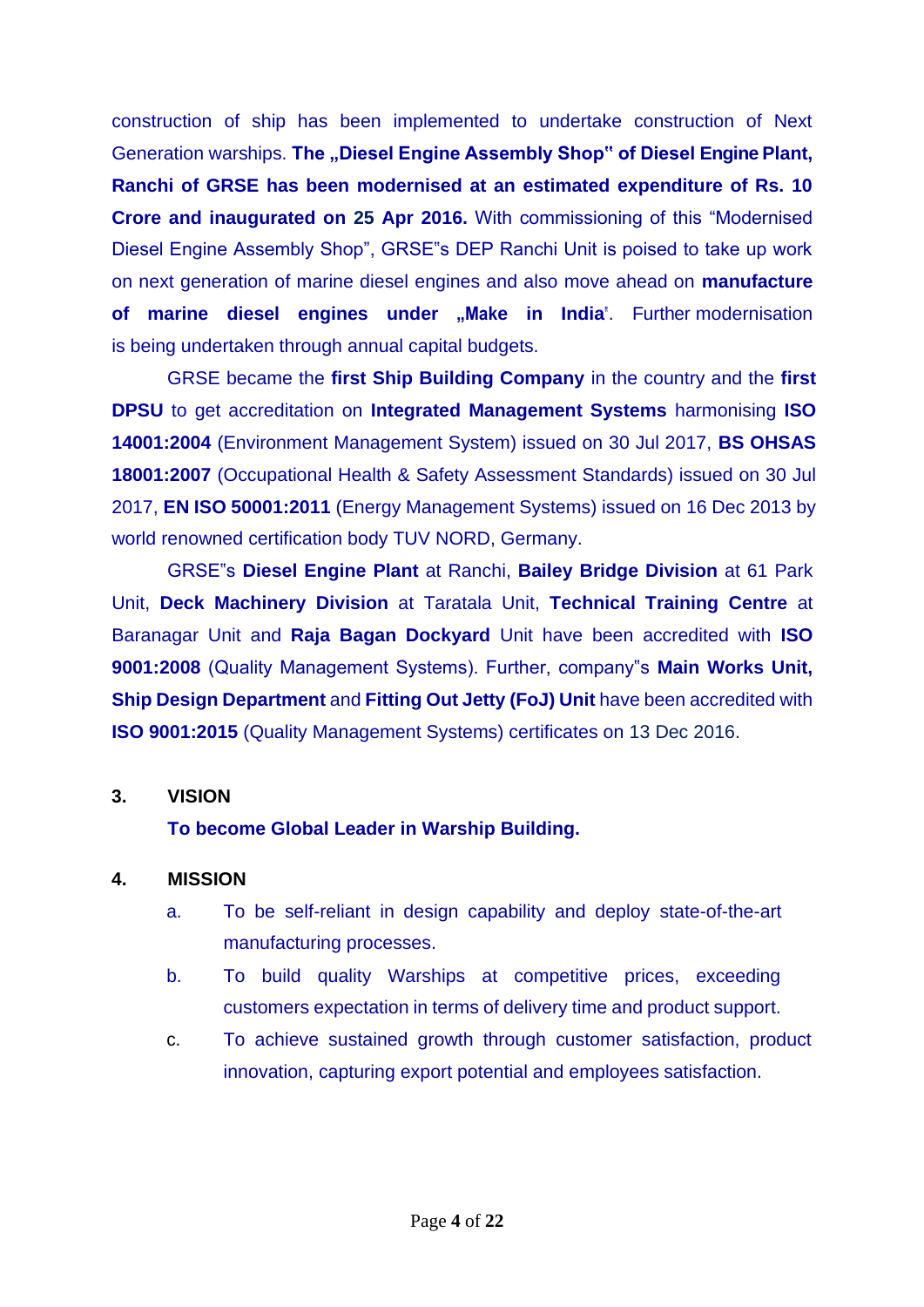### **5. CORPORATE OBJECTIVES**

- a. Establish a self-reliant Design House.
- b. Upgrade Shipbuilding Technology / Processes.
- c. Improve Project Management in on-going shipbuilding projects.
- d. Thrust towards cost reduction and improvement of productivity.
- e. Improve products Quality.
- f. Maximise indigenous content in warship construction to achieve Self Reliance.
- g. Evolve Perspective Plan for business development.
- h. Non Shipbuilding as a Business Venture & Profit Centre.
- i. Business Development through concerted marketing efforts.
- j. Vendor development and building long term partnership.
- k. Focus on customer satisfaction.
- l. Leverage Information & Communication Technology (ICT) for better management.
- m. Material Management / Supply Chain Management.
- n. QMS & ISO certifications.
- o. Human Resource Development.
- p. Swachh Bharat Abhiyan.
- q. Sustainable Development.

#### **6. OUR ACTIVITIES**

GRSE"s primary role has been building warships and other vessels for Indian Navy and Indian Coast Guard. Over the years, GRSE has established well proven capabilities for in-house ship design & shipbuilding and has made significant contribution to **the success of indigenous warship construction programmes.** Further, all workshops and Departments of GRSE are brought under the purview of ERP System to enable their efficient functioning in a fully integrated environment. In order to achieve this, **GRSE has implemented a full ERP solution**. This is aimed at ensuring online, real time sharing of information and implementation of best business practices. An efficient and transparent **e–Procurement System** has also been implemented.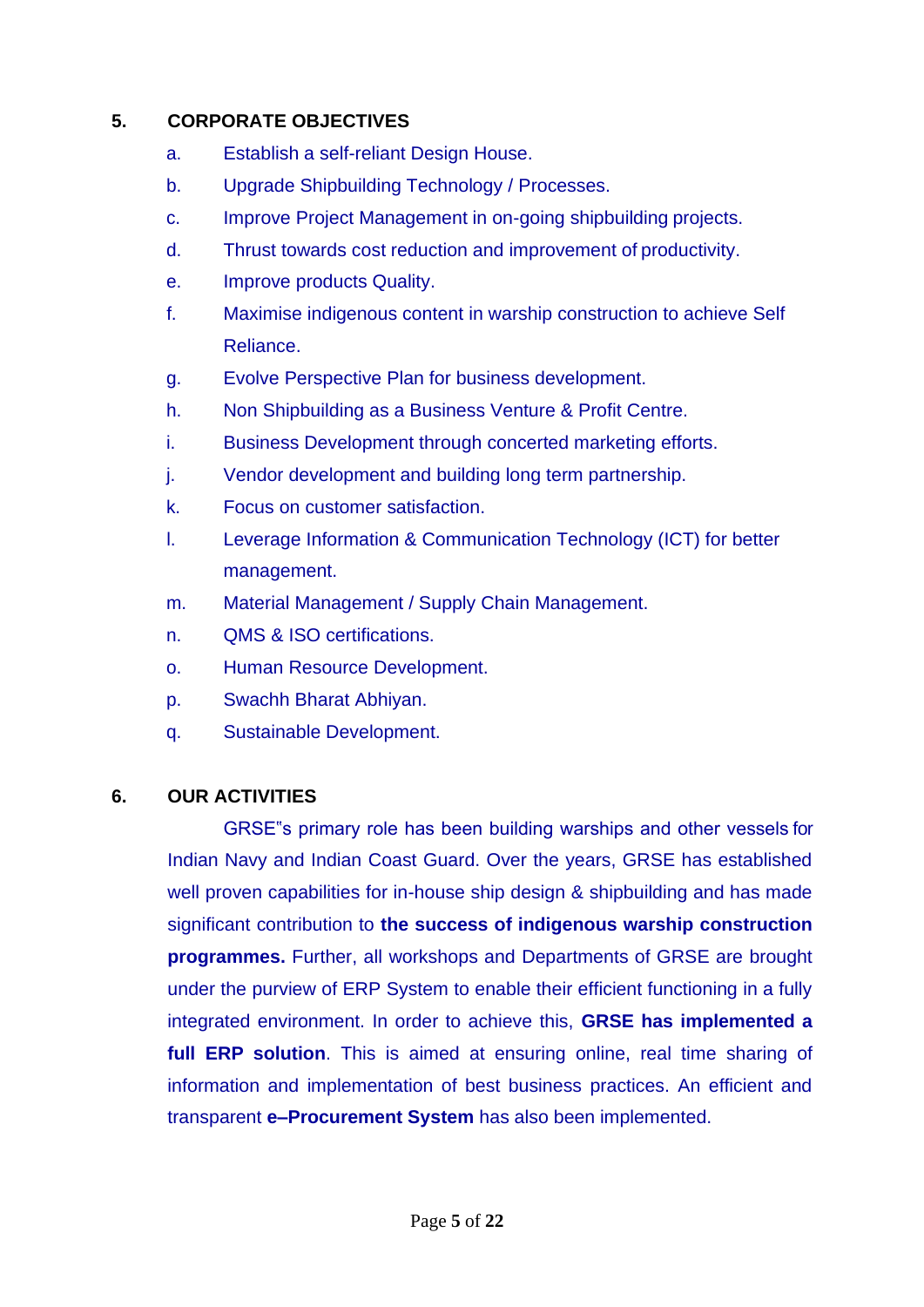#### **Ship Division**

GRSE Main Works, the main shipbuilding facility of GRSE is located on the banks of River Hooghly at Garden Reach, Kolkata. The Fitting Out Jetty (FOJ) is located to the East of GRSE Main Works, at a distance of about 3 KM, inside a tidal basin, which is separated from the river by a lock gate. Besides undertaking post-launch outfitting, setting to work and trials of new construction ships, FOJ also undertakes repair of ships in service, primarily for Indian Navy and Coast Guard.

The Central Planning Department of Ship Division is located at GRSE Main Works, while the Central Design Office (CDO) of Shipbuilding Division is located at 61 Park, about 1 ½ KM to the East of GRSE Main Works.

GRSE **acquired Raja Bagan Dockyard** from CIWTC in 2006, which has the advantage of being located close to GRSE (about 1 ½ KM to the West of GRSE Main Works), **providing premium water frontage and additional capacity for building smaller vessels**.

Over the years, GRSE has developed capabilities to design and build most modern warships in the country and the range of warships built by GRSE include following:-

- **a. Frigates**
- **b. ASW Corvettes**
- **c. Missile Corvettes**
- **d. Fleet Tanker**
- **e. Landing Ship Tanks (Large)**
- **f. Landing Craft Utility**
- **g. Survey Vessels**
- **h. Offshore Patrol Vessels**
- **i. Fast Attack Crafts**
- **j. Inshore Patrol Vessels**
- **k. Hovercrafts**

GRSE also has the experience of building a wide range of commercial vessels which include following:-

- **a. Bulk Carriers**
- **b. Research Vessels**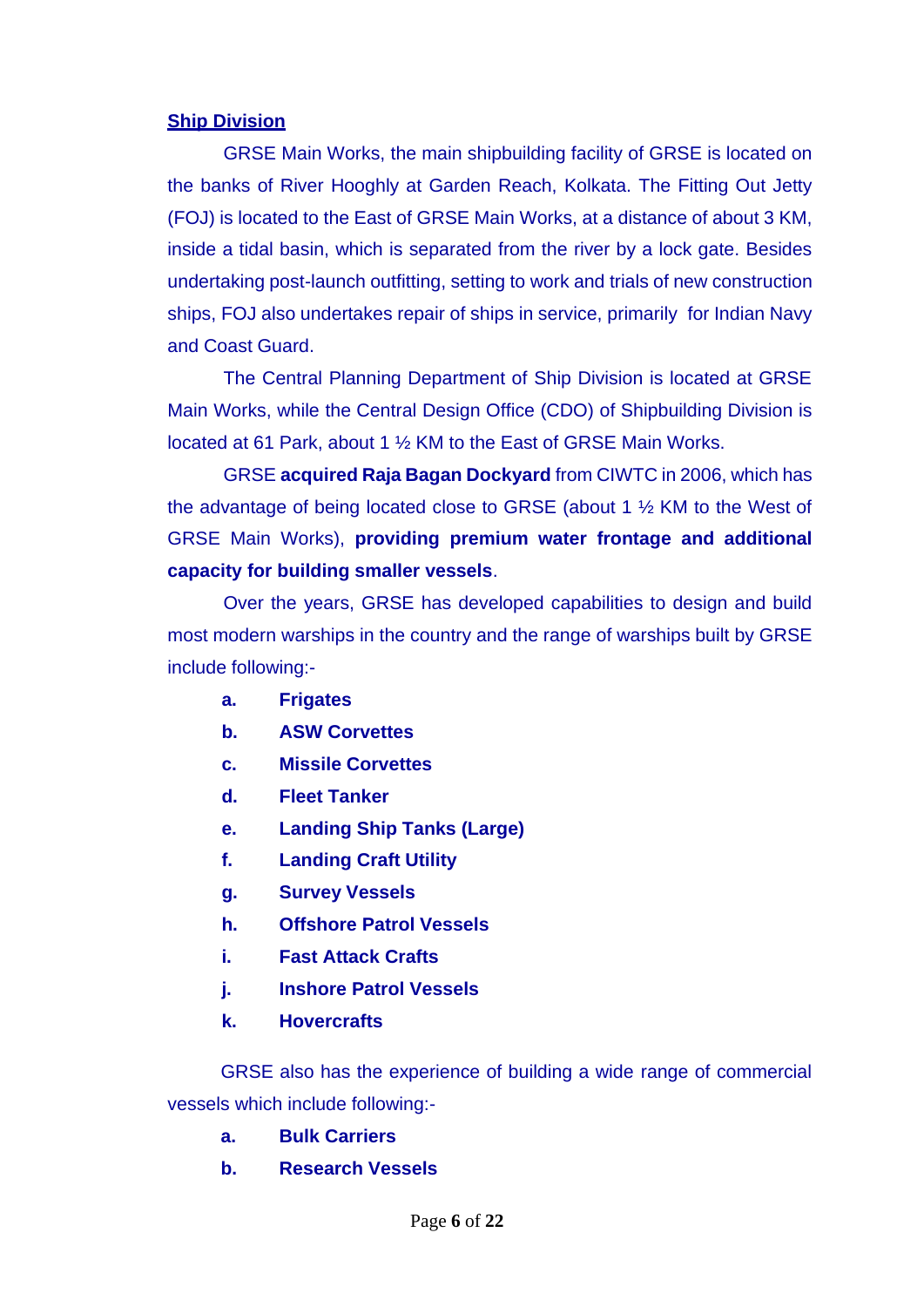- **c. Fire Floats**
- **d. Dredgers**
- **e. Ro-Ro Vessels**
- **f. Tugs**
- **g. Fishing Trawlers**
- **h. Passenger Ferry Crafts**

**At present GRSE can undertake construction of 20 Nos. of ships (08 Large ships and 12 small ships) concurrently.**

**Details regarding construction of 08 Nos. Large Ships:-** Construction of 04 Nos. Large Ships up to launching stage is taken up in 02 Nos. Dry Docks and 02 Nos. Inclined Berths located at Main Unit of the company. Construction of 04 Nos. Large Ships for post launch Fitting-out & Trials up to delivery stage is taken up at 02 Nos. Jetties located at Fitting Out Jetty (FOJ) Unit of the company.

**Details regarding construction of 12 Nos. Small Ships:-** Construction of 04 Nos. Small Ships up to launching stage is taken up in 01 No. Dry Dock (DD-2 of RBD Unit) located at Raja Bagan Dockyard (RBD) Unit of the company. Construction of 05 Nos. Small Ships for post launch Fitting-out & Trials up to delivery stage is taken up at 02 Nos. Floating Jetties (Ganga Jetty & Hooghly Jetty) located at Raja Bagan Dockyard (RBD) Unit of the company. In addition, post launch outfitting work of 03 Nos. small ships is undertaken in the Wet Basin situated at Main Works Unit.

#### **Engineering Division**

Besides designing and building warships, a **diverse range of engineering products** like Bailey Bridges, GRSE Prefab Steel Bridges, Bailey Suspension Bridges, Helicopter Traversing Systems, Boat Davits, Capstans, Anchor Windlass etc. are manufactured by the **Engineering Division of GRSE**. While, the Bridges are manufactured at 61 Park Unit at Kolkata and Ranchi Unit other Engineering Products, namely, Deck Machinery Items and Marine Pumps are manufactured at Taratala Unit, Kolkata.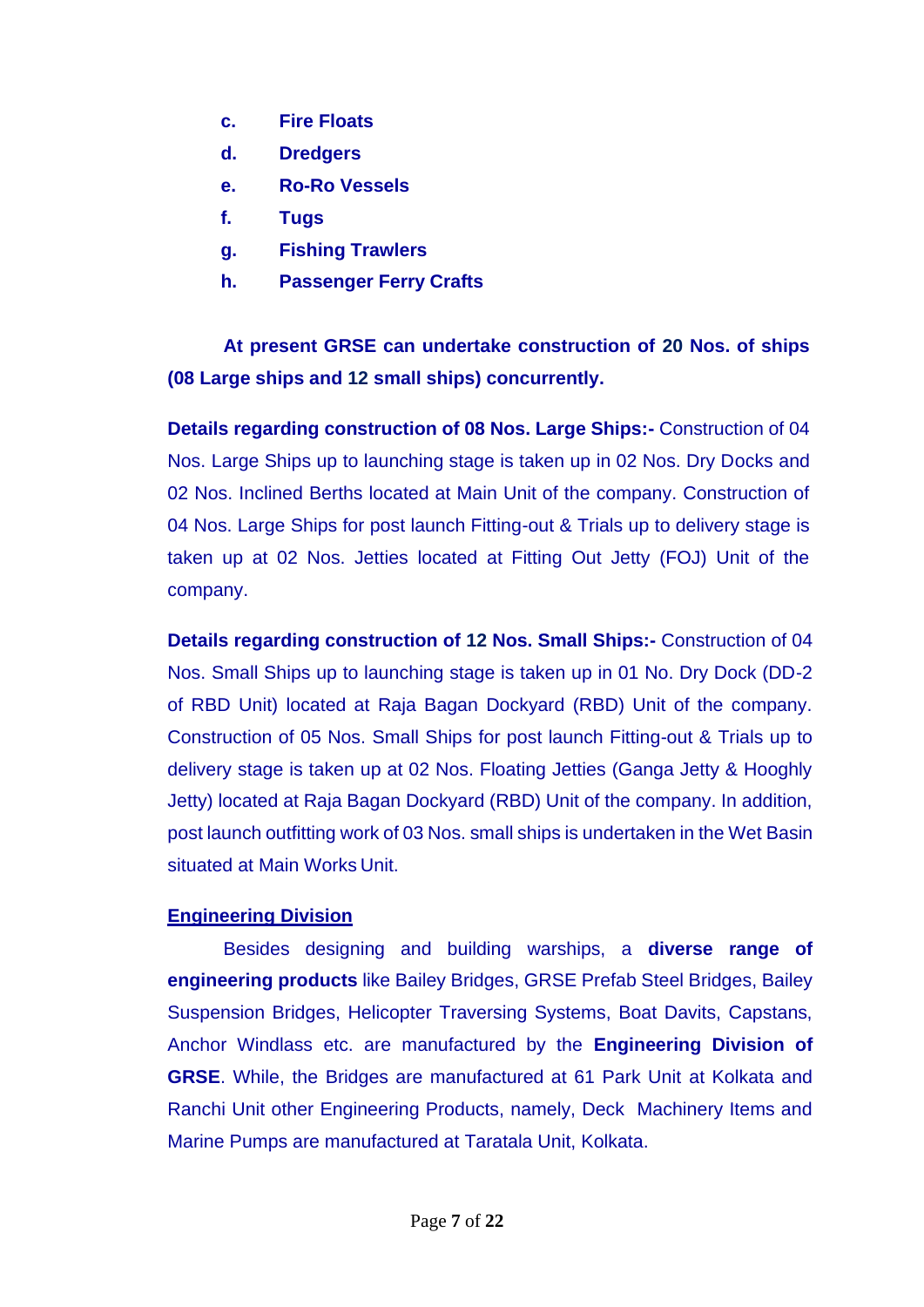**Pre-fabricated Steel Bridges Unit.** The Company is a pioneer in manufacturing of **Portable /Prefab/ Suspension Steel Bridge** in India. For the last 50 years, the Company has manufactured & supplied approx. **5000 bridges**  to the Indian Army and State Governments. GRSE manufactured modular steel bridge has been installed at the highest **altitude in World (5600 m)** & have been recorded in the **Guinness Book of World Record**. The Bailey Bridge Division of GRSE has augmented its capacity and also commenced production of Portable Steel Bridges from its new unit at DEP Ranchi from Jul 2016 to meet the growing demand.

**Deck Machinery Unit.** A variety of Deck Machinery such as **Boat Davit, Anchor Capstan** and **Mooring Capstan, Winches, Rail less & Rail based Helicopter Traversing System etc** are manufactured in this unit. These products are not only installed on ships under construction in GRSE, but are also supplied to other shipyards in the Country. The Company has also developed **"Rail Less Helicopter Traversing System"** indigenously for installation on warships being built in the country.

#### **Engine Division**

Further, the **Marine Diesel Engine Plant at Ranchi**, which forms the Engine Division of GRSE, undertakes assembly, testing, servicing & repair of various models of Diesel Engines used for marine propulsion / power generation, under licence from MTU, Germany. GRSE has signed **license agreement with M/s MTU** Friedrichshafen GmbH **Germany to facilitate assembly of 4000 Series engines from Semi-Knocked Down condition to Completely Built-up Unit**. GRSE has also entered into a **strategic Memorandum of Understanding (MoU) with M/s Cooper Corporation for joint development and manufacturing of small and medium diesel engines (50 KW – 500 KW) for marine application**.

#### **7. STRONG ORDER BOOK**

The Order Book position of the company as on 30 Sep 2018 was Rs. 20,168.78 Crores, comprising gross order value in the shipbuilding segment, engineering segment and the engine segment of Rs. 19,880.10 Crores, Rs.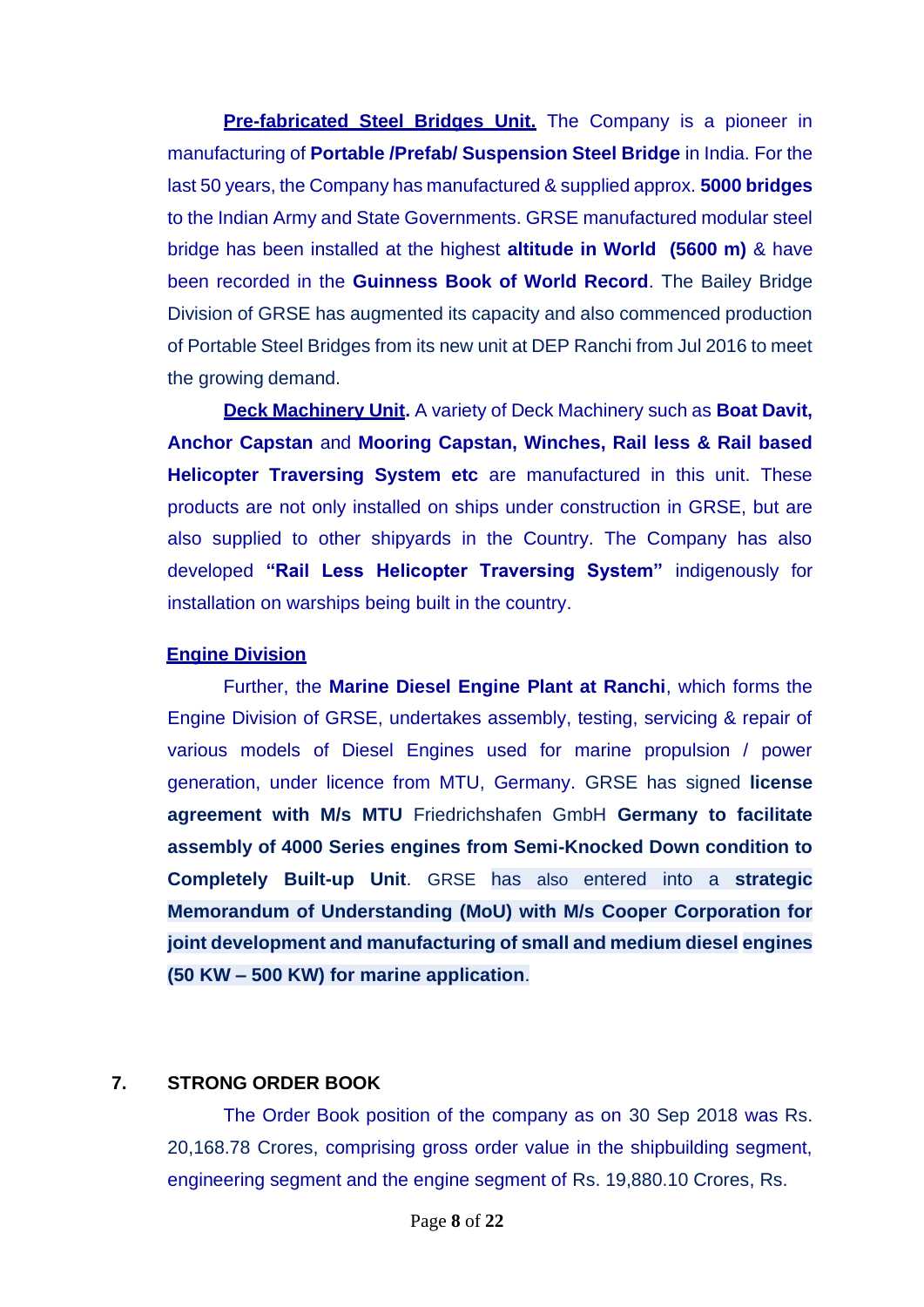89.72 Crores and Rs. 198.96 Crores respectively. The aggregate value of our Order Book represents the total nominal value of the contracts that have not been completed, excluding the portion of revenue in respect of those orders that we have recognized as of such date.

## **8. OUR POLICY FRAMEWORK**

GRSE is responsible for complying with following statutory and regulatory rules in order to execute its activities:

- a. Corporate and Economic Laws
- b. Commercial Laws
- c. Fiscal Laws
- d. Industrial & Labour Laws
- e. Pollution /Environment Laws
- f. Guidelines issued by Department of Public Enterprises
- g. Guidelines issued by Central Vigilance Commission etc.
- h. Other applicable policy circulars of Ministry of Defence and other Ministries of Government of India

## **9. COMMITMENTS**

- a. Promote excellence in designing & manufacturing of latest warships and quality engineering items.
- b. Maintain high quality standard through Benchmarking.
- c. Maintain effective environmental management system.
- d. Maximise indigenisation to improve self-reliance in warship building
- e. Promote optimum utilization of natural resources for sustainable Development.
- f. Develop Human Resources through training & skill development.
- g. Ensure optimum gestation period for project development and maintaining harmony with nature.
- h. Be a socially responsible Corporate Citizen.
- i. Introduce latest technology in warship building sector to improve productivity and operating efficiency.
- j. Ensure transparency in quality policy and citizen"s charter.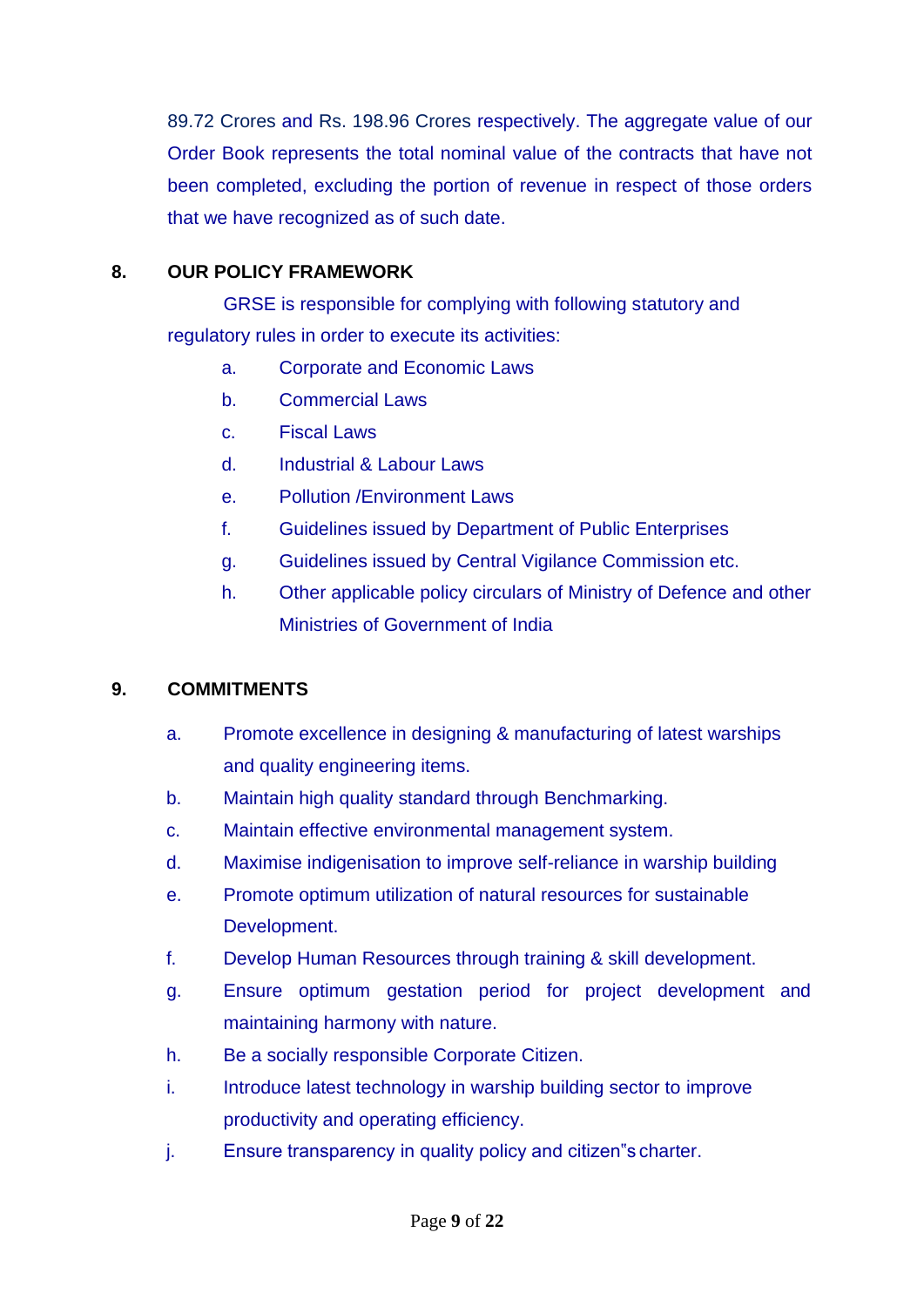- k. Promote the need to meet customer requirements and regulatory / statutory requirements.
- l. Ensure that service quality objectives & complaints handling objectives are established.

#### **10. HUMAN RESOURCES**

The total number of employees of GRSE is 2214 (as on 31 Mar 2018). This Manpower strength includes 482 officers, 119 supervisors, 110 office assistants and 1499 operatives.

An integral part of GRSE's employee centred policy lay thrust on knowledge up-gradation and skill development through seminars, workshops and training programmes both in-house and external.

Training & Development activities of Human Resource Department is designed with an aim to develop and nurture the most valuable assets of the company i.e. the Human Resource, keeping pace with the changing industrial environment nationally and globally. HRD interventions through training programmes, workshops and awareness programmes were conducted with a view to nurture core competencies commensurate with Corporate Strategy & organizational Objectives.

Some of the training & development programmes conducted for GRSE employees in recent times are stated below:

- a) Technical Training programmes
- b) Management Development programmes
- c) Employee Development programmes
- d) Awareness programmes on Health, Safety and SAP/DMS

Further, GRSE has a Board approved comprehensive HR-Manual elaborating manpower study, succession plan formulation, revision of promotion policy for officers & supervisors, training and regular interactions with all level of employees and other key initiatives taken by the Company.

Major HRD interventions conducted by GRSE recently are stated below:

a) Succession Planning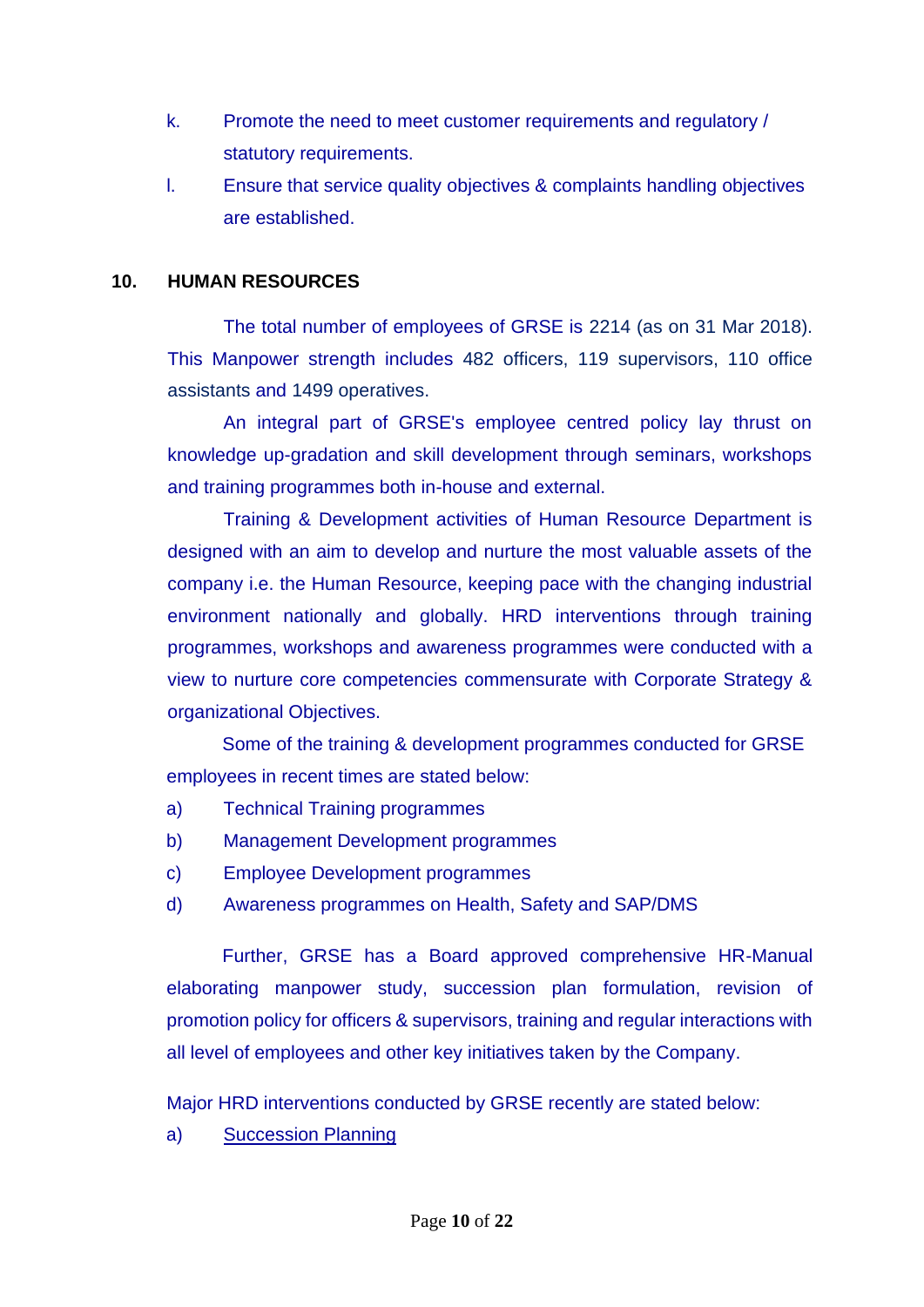Succession Planning Scheme for Officers in the grades of Sr. Manager and above has been formulated in order to identify and develop potential candidates for filling up vacancies in the critical roles.

### b) Leadership Development Programme for Senior Executives

A 6 day customized programme was conducted by IIM Calcutta with the objective of providing our senior Executives with an opportunity to hone their leadership skills which will be essential for them while leading their team in their respective department.

## c) Mentorship Development Programme

A 9 month long Mentorship Development Scheme has been implemented for the Assistant Managers to provide them the opportunity to gain broader perspectives about the organization, its values, norms, expectations, and acceptable behaviors through structured process wherein a mutually beneficial relationship between an experienced senior level Officer (Mentor) in and the new-entrant (Mentee) is established.

## d) Knowledge Management System

In GRSE we have knowledge portal wherein learning and knowledge received from on job training/workshop/seminar/outside training are disseminated to employees by uploading the information on the knowledge portal. The employees can access the knowledge portal from any system and can go through the information uploaded in knowledge portal as per their area of interest.

## **11. CORPORATE SOCIAL RESPONSIBILITY**

GRSE as a Corporate Citizen is committed to take up different developmental projects, as a part of its Corporate Social Responsibility (CSR), initiatives towards improving the quality of lives of the underprivileged sections of the society and other stakeholders primarily around our Factories, in order to make a meaningful difference in people"s lives and strive to contribute towards sustainable development of the society and become a partner in nation building.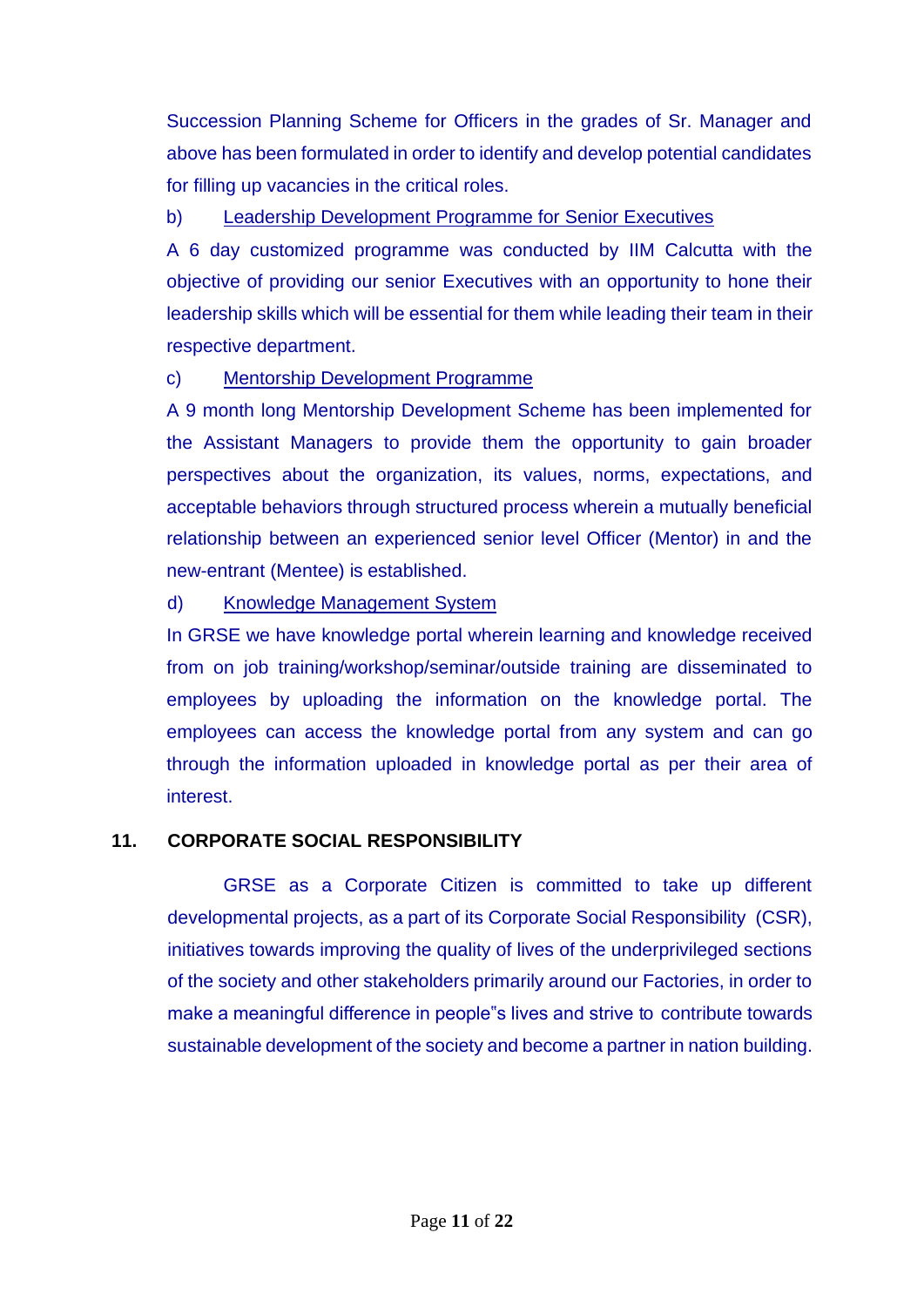The CSR policy defines the frame work for implementing CSR activities in compliance with section 135 of the Companies Act., 2013 and rules framed thereunder.

#### **Modalities/ Mechanism of CSR implementation:**

Baseline Surveys are conducted in the vicinity of our factories to identify the needs and areas of concern of the local community and other stakeholders primarily in the surrounding areas of the factories. Projects are selected as per the needs of local community and also in compliance with directives issued by the Government from time to time. A Board Level Committee on CSR & Sustainability monitors the progress of various CSR and Sustainability projects.

#### **Creating CSR awareness among employees:**

a) CSR training is imparted to executives entrusted with implementing CSR and Sustainability projects.

b) CSR initiatives and events are highlighted in the Company"s House Magazines and Newsletters.

## **Major CSR Projects Undertaken at GRSE as follows:**

a) GRSE engages large number of apprentices for imparting skill development training under the Apprentices Act 1961. During 2017-18, around 400 apprentices, which is more than 10% of the company"s manpower strength has been engaged against the statutory requirement 2.5% of the manpower strength. Various developmental activities are conducted for these apprentices such as sponsorship for participation in Regional and National level Workskills Competition and providing placement assistance.

b) GRSE also supports local Govt. Industrial Training Institutes towards skill development of their students. Action is in hand to upgrade the training facilities at ITI, Tollygunge (Centre of Excellence in Welding), Women ITI, Kolkata and ITI Howrah Homes. Various activities like conducting industrial visits, awards to meritorious students, advanced training of trainers and sponsorship for participation in workskills competition are conducted for the supported ITIs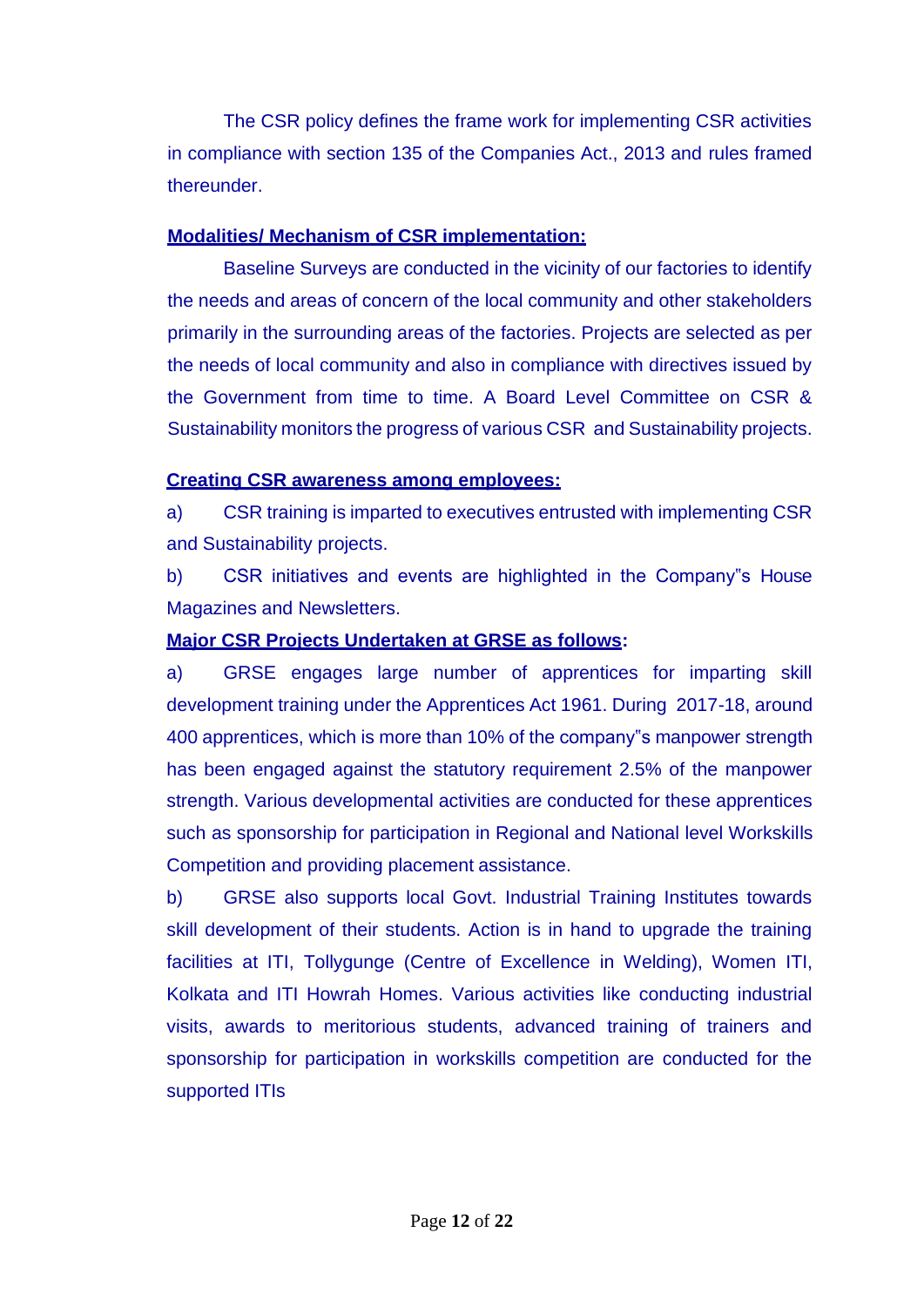c) Monthly Health Camp is being arranged on last Saturdays of every month for the local needy people.

d) Construction of 53 toilets in 09 local schools and Installation of incinerators in 05 local girls' school.

e) Adoption of 03 classes of Indian Institute of Cerebral Palsy (IICP), Taratala comprising 43 Children with special needs.

f) Infrastructure development of 04 new Anganwadi Centres.

g) Training to 5300 school children on Water sanitation and Hygiene (WASH) habits by Confederation of Indian Industry (CII).

h) Distribution of aids and assistive devices to 250 marginalized persons with disabilities of Ranchi in association with Artificial Limbs Manufacturing Corporation of India (ALIMCO).

i) Provide colour coded garbage bins to 10 local schools.

j) Blood donation camp was arranged on 10 Jan 2018.

## **12. GRIEVANCE POLICY & PROCEDURE**

**GRIEVANCE REDRESSAL MECHANISM:-** In GRSE there is a well established Grievance Redressal machinery headed by Sr. Manager (Law) as the Principal Grievance Redressal Officer as well as Nodal Officer of the Company for dealing such matters.

The Works Managers of various units of the Company have been nominated as Grievance Redressal Officers who are also members of Grievance Redressal Committee. The Senior Manager (Law) is the Chairman of this committee who reviews the matters on periodical / need based situations.

| <b>NAME</b>                                                                                                                                                             | <b>DESIGNATION</b>                            | <b>LOCATION</b>                                                                         | <b>PHONE</b><br><b>NUMBER</b>                         |
|-------------------------------------------------------------------------------------------------------------------------------------------------------------------------|-----------------------------------------------|-----------------------------------------------------------------------------------------|-------------------------------------------------------|
| <b>Shri Sandip Biswas</b><br>(Principal Public<br><b>Grievance Redressal</b><br>Officer) &<br><b>Chairman, Public</b><br><b>Grievance Redressal</b><br><b>Committee</b> | <b>Senior Manager</b><br>(Law)                | <b>GRSE Main Unit,</b><br>43/46, Garden Reach<br>Road, Kolkata-700 024<br>(West Bengal) | 033-2489 3957<br>033-2469 8100 -<br>8113<br>Extn. 661 |
| <b>Shri Arunava Das</b><br><b>Adhikary</b><br>(Public Grievance<br><b>Redressal Officer)</b>                                                                            | Sr. Manager<br>(ES/ Mech.) & Works<br>Manager | <b>GRSE Main Unit,</b><br>43/46, Garden Reach<br>Road, Kolkata-700 024<br>(West Bengal) | 033-2469 8100 -<br>8113<br>Extn. 677                  |

#### **Details of Public Grievance Officers are shown below:**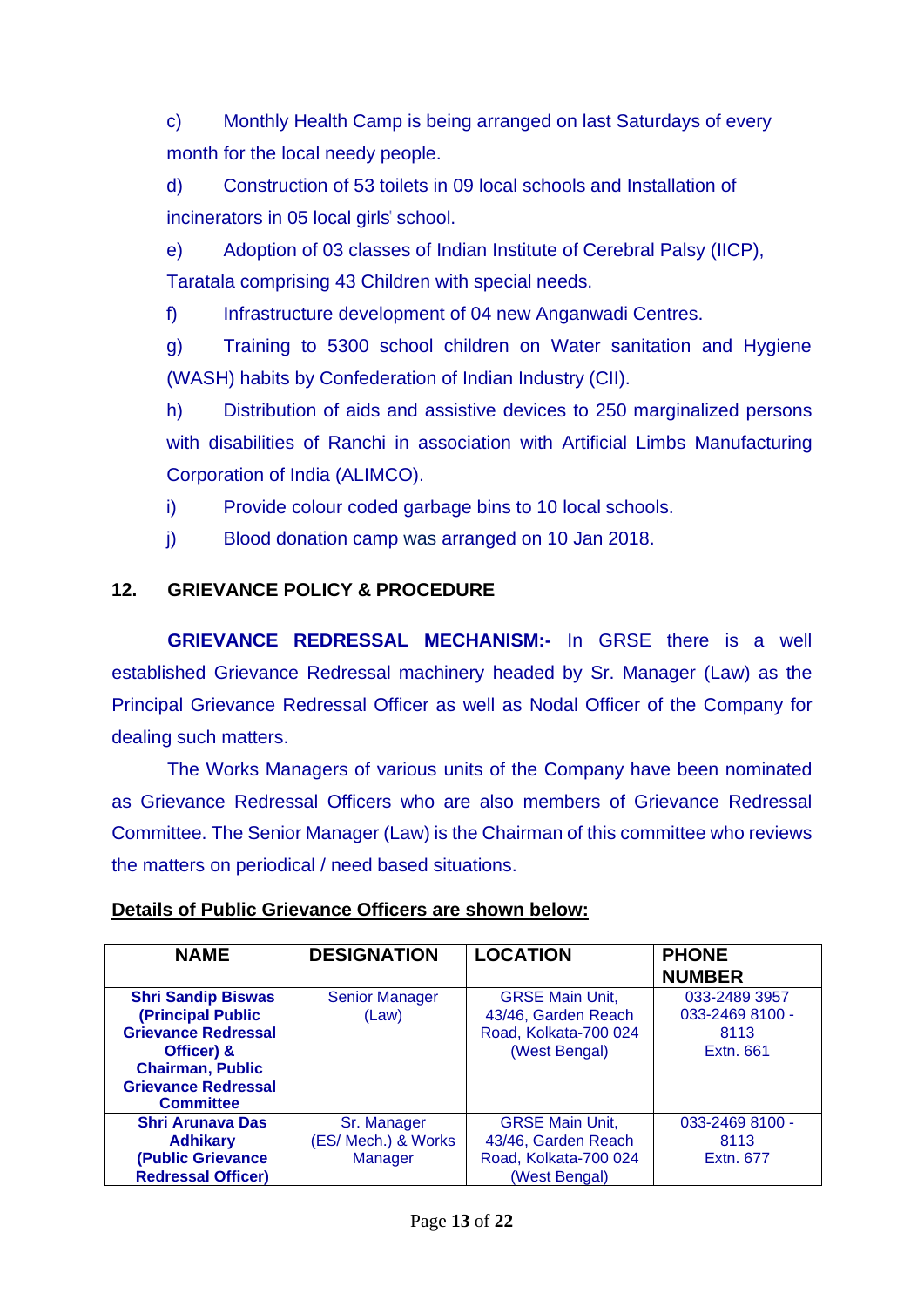| <b>Shri Shiba Prasad</b>   | Manager               | <b>GRSE FOJ Unit,</b>      | 033-2439 1081 |
|----------------------------|-----------------------|----------------------------|---------------|
| <b>Sahoo</b>               | (Works)               | P-70 Karl Marx Sarani,     | Extn. 105     |
| (Public Grievance          |                       | Kolkata-700 043            |               |
| <b>Redressal Officer)</b>  |                       | (West Bengal)              |               |
| <b>Shri Subrata Kumar</b>  | <b>Deputy General</b> | GRSE- 61 Park Unit,        | 033-2469 1177 |
| <b>Sahu</b>                | <b>Manager</b>        | 61, Garden Reach           | Extn. 343     |
| (Public Grievance          | (Works)               | Road,                      |               |
| <b>Redressal Officer)</b>  |                       | Kolkata-700 024            |               |
|                            |                       | (West Bengal)              |               |
| <b>Shri Chinmoy Biswas</b> | Sr. Manager (Civil) & | <b>GRSE-RBD Unit,</b>      | 033-2489 7152 |
| (Public Grievance          | <b>Works Manager</b>  | 44, Garden Reach           |               |
| <b>Redressal Officer)</b>  |                       | Road,                      |               |
|                            |                       | Kolkata-700 044            |               |
|                            |                       | (West Bengal)              |               |
| Shri C. S. Singh           | <b>Deputy General</b> | <b>GRSE-Taratala Unit,</b> | 033-2469 8154 |
| (Public Grievance          | Manager               | P-2/2, Taratala Road,      | Extn. 241     |
| <b>Redressal Officer)</b>  | (Works)               | <b>Kolkata-700 088</b>     |               |
|                            |                       | (West Bengal)              |               |
| <b>Shri Anjan Paul</b>     | <b>Deputy General</b> | GRSE - DEP Unit,           | 0651-244 6360 |
| (Public Grievance          | Manager               | Plant Plaza Road,          |               |
| <b>Redressal Officer)</b>  | (P&S) & Works         | Dhurwa, Ranchi-834004      |               |
|                            | Manager               | (Jharkhand)                |               |

The details of the committee have been uploaded on the GRSE website [www.grse.in](http://www.grse.in/) against *Public Grievances* menu. A web link of "Public Grievance Portal" has also been provided along with the contact details of the Public Grievances Redressal Committee for the benefit of the citizens with a view to facilitate them for filing public grievances either in the On-line mode or Hard document mode.

## **13. LIST OF STAKEHOLDERS AND BENEFICIARIES**

#### **Stakeholders:**

- a. Department of Defence Production, Ministry of Defence (MoD), Government of India
- b. Department of Public Enterprises (DPE), Ministry of Heavy Industries, Government of India. Ministry of External affairs, Government of India.
- c. Ministry of Finance, Government of India.
- d. Indian Navy
- e. Indian Coast Guard
- f. Ministry of Home Affairs, Govt. of India
- g. Kolkata Port Trust
- h. Government of West Bengal
- i. Department of Industrial Policy & Promotion (DIPP)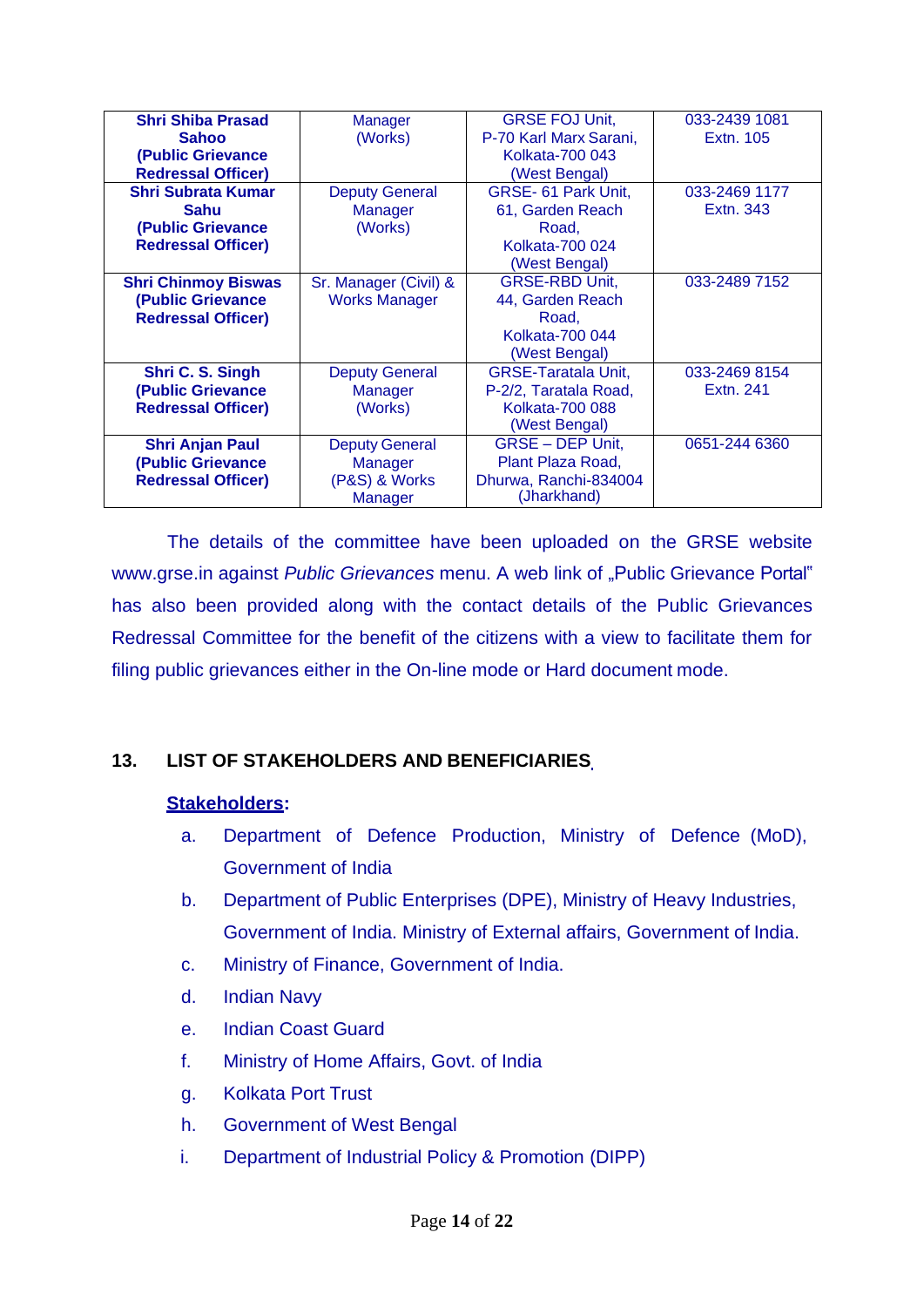- j. Contractors, Vendors/Suppliers
- k. Financial Institutions such as RBI, Nationalized and scheduled Banks
- l. Employees of GRSE

# **Beneficiaries:**

GRSE core business is design, manufacture and supply warships and other vessels including ship repair. GRSE is the only DPSU Shipyard of the country manufacturing Portable Pre-fabricated Steel Bridges, Deck Machinery Items, Marine Pumps and Diesel Engine.

A. Following are the notable clients of the company for Shipbuilding, Deck Machinery items and Diesel Engines:

- a. Indian Navy
- b. Indian Coast Guard
- c. Govt. of Mauritius
- d. Ministry of Home Affairs, Govt. of India
- e. Mazgaon Dock Shipbuilders Limited
- f. Goa Shipyard Limited
- g. Reliance Defence and Engineering Limited
- h. Hindustan Shipyard Limited
- i. Cochin Shipyard Limited
- B. Following are the notable clients of the company for Engineering Portable Steel Bridges:

*Portable Steel Bridges to Central Govt. Organisations:-*

- a. Indian Army.
- b. Director General of Border Road Organization (DGBR).

*Portable Steel Bridges to State PWDs are as follows:-*

- a. Government of West Bengal.
- b. Government of Chhattisgarh.
- c. Govt.of Nagaland.
- d. Govt.of Arunachal Pradesh.
- e. Govt.of Himchal Pradesh.
- f. Govt.of Jammu& Kashmir.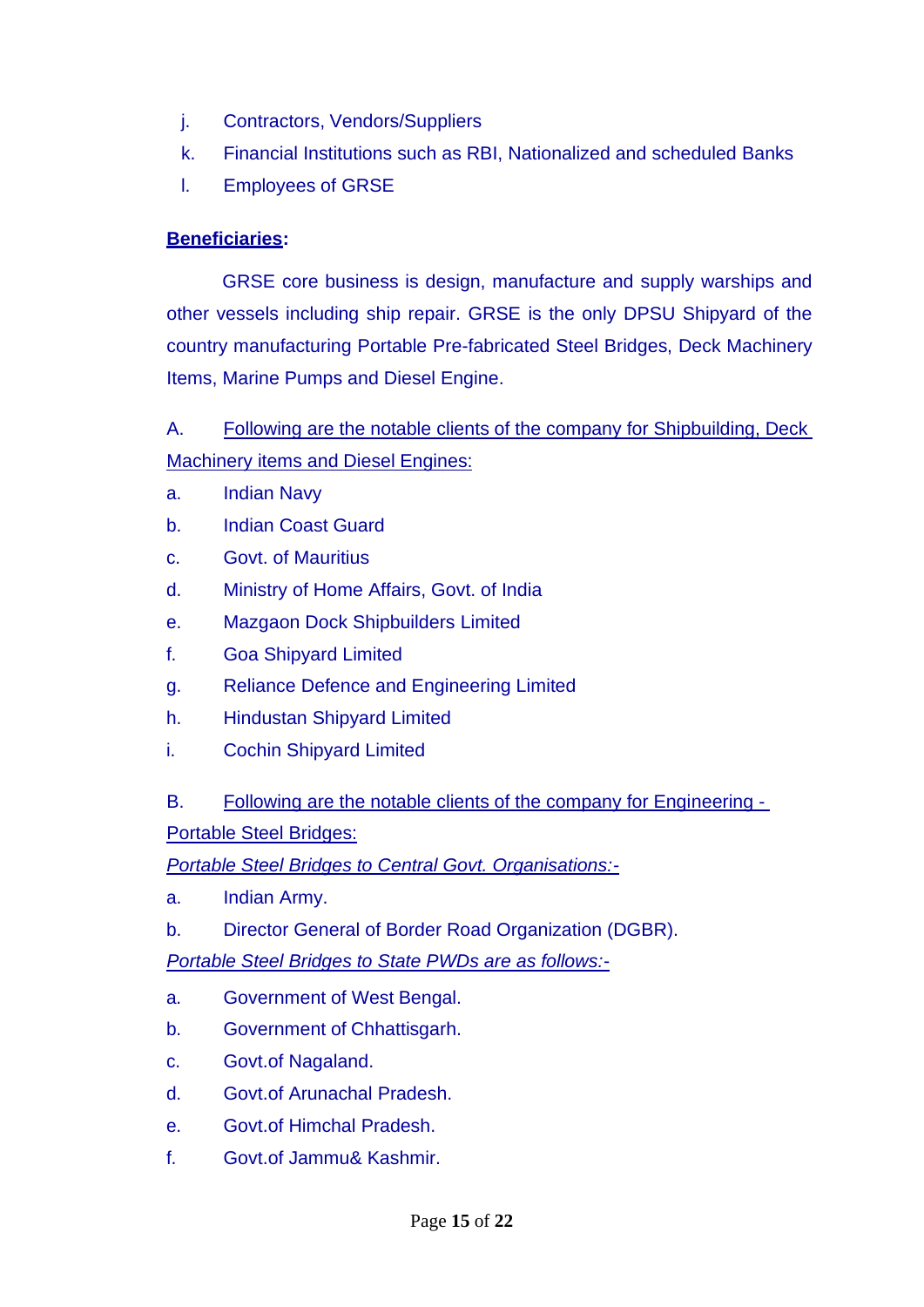- g. Govt.of Bihar.
- h. Govt.of Jharkhand.
- i. Govt.of Mizoram.
- j. Govt.of Manipur.
- k. Govt.of Tripura.
- l. Govt.of Assam.
- m. Govt.of Odisha.
- n. Govt.of Uttrakhand.

## *Portable Steel Bridges to Public Sector Undertakings are as follows:-*

- a. NBCC (India) Ltd.
- b. M/s SJVNL
- c. M/s IRCON

## *Portable Steel Bridges for Disaster Management are as follows:-*

a. 12 Bridges to Tsunami affected areas of Andaman Island, India in year 2005.

b. 5 Bridges to Tsunami affected areas of Srilanka in year 2005.

c. 6 Bridges to PWD/Leh India for landslide affected areas in the year 2010.

d. 36 Bridges to PWD, Uttrakhand, India for flash flood affected area in the year 2013.

e. 17 Bridges to Jammu & Kashmir, India in November 2014.

f. 2 Bridges to West Bengal Government in 2018 for creating an

alternative route after Majherhat Bridge collapse in September 2018.

## *Portable Steel Bridges to foreign clients are as follows:-*

- a. Royal Govt.of Bhutan.
- b. Govt.of Myanmar.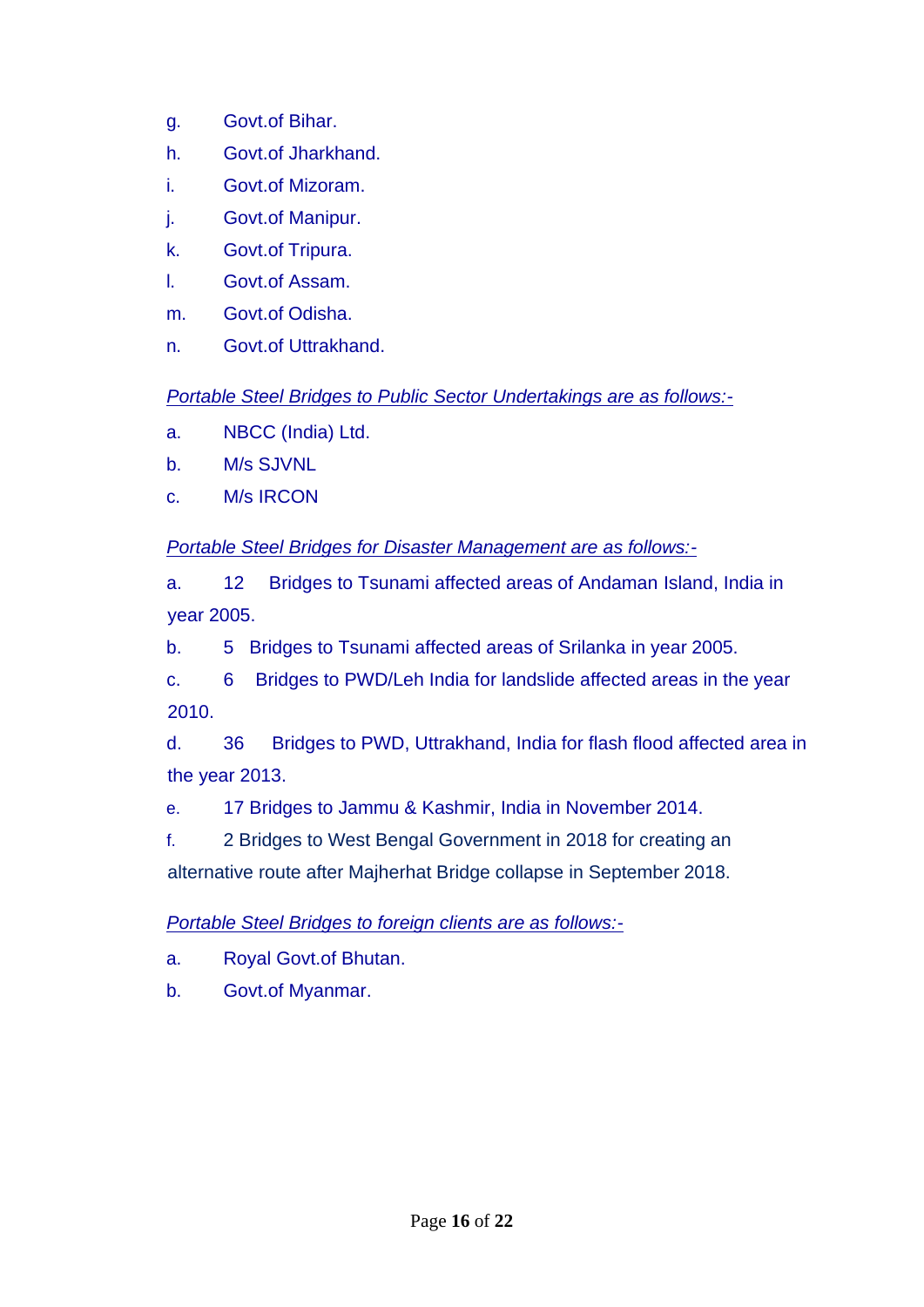#### **14. SERVICES OFFERED TO STAKEHOLDERS & BENIFICIARIES**

| SI. | <b>SERVICE</b>                                                                                                                     | <b>STAKEHOLDERS</b>                                                                                                                                      | <b>Officials Responsible for</b><br>the services       |
|-----|------------------------------------------------------------------------------------------------------------------------------------|----------------------------------------------------------------------------------------------------------------------------------------------------------|--------------------------------------------------------|
| a.  | Sales of (GRSE products)<br>/ Ships for Indian Navy &<br>Guard,<br>Coast<br>Bailey<br><b>Bridges &amp; Deck Machinery</b><br>items | Department of Defence Production,<br><b>Ministry</b><br>of<br><b>Defence</b><br>(MoD),<br>Government of India                                            | D(S)<br>Fax No. 033 2469 1210<br>e-mail: ds@grse.co.in |
| b.  | Compliance<br>with<br>MoU<br><b>RFMS</b><br>Targets,<br>and<br>different Guidelines<br>as<br>published from time to<br>time        | Department of Public Enterprises<br>(DPE), Ministry of Heavy Industries,<br>Government of India. Ministry of<br>External affairs, Government of<br>India | D(F)<br>Fax No. 033 2469 1213<br>e-mail: df@grse.co.in |
| c.  | Payments of Dividend                                                                                                               | Ministry of Finance, Government of<br>India.                                                                                                             | D(F)<br>Fax No. 033 2469 1213<br>e-mail: df@grse.co.in |
| d.  | Sales of Ships for Indian<br>Navy                                                                                                  | <b>Indian Navy</b>                                                                                                                                       | D(S)<br>Fax No. 033 2469 1210<br>e-mail: ds@grse.co.in |
| е.  | Sales if Ships for Coast<br>Guard                                                                                                  | <b>Indian Coast Guard</b>                                                                                                                                | D(S)<br>Fax No. 033 2469 1210<br>e-mail: ds@grse.co.in |
| f.  | Sales and Maintenance of<br>Boats for MHA                                                                                          | Ministry of Home Affairs, Govt. of<br>India                                                                                                              | D(S)<br>Fax No. 033 2469 1210<br>e-mail: ds@grse.co.in |
| g.  | Payments made to KPT<br>for the use of its Dry Dock                                                                                | <b>Kolkata Port Trust</b>                                                                                                                                | D(F)<br>Fax No. 033 2469 1213<br>e-mail: df@grse.co.in |
| h.  | Compliance with Govt. of<br><b>West Bengal Regulations</b>                                                                         | <b>Government of West Bengal</b>                                                                                                                         | D(P)<br>Fax No. 033 2469 8133<br>e-mail: dp@grse.co.in |
| i.  | Sales of Bailey Bridges to<br><b>BRO</b>                                                                                           | <b>BRO</b><br>(Border Road Organisation)                                                                                                                 | D(S)<br>Fax No. 033 2469 1210<br>e-mail: ds@grse.co.in |
| j.  | Productivity<br>Framing<br>of<br>Index                                                                                             | Contractors, Vendors/Suppliers                                                                                                                           | D(S)<br>Fax No. 033 2469 1210<br>e-mail: ds@grse.co.in |
| k.  | Jobs that are being out<br>different<br>sourced<br>to<br>Vendors                                                                   | <b>Various Vendors</b>                                                                                                                                   | D(S)<br>Fax No. 033 2469 1210<br>e-mail: ds@grse.co.in |
| I.  | Salary & other Financial<br>benefits                                                                                               | <b>Employees of GRSE</b>                                                                                                                                 | D(P)<br>Fax No. 033 2469 8133<br>e-mail: dp@grse.co.in |

## **15. EXPECTATIONS FROM STAKEHOLDERS**

To provide efficient services to the stakeholders and satisfying their expectations, the Organisation expects the following from the Stakeholders: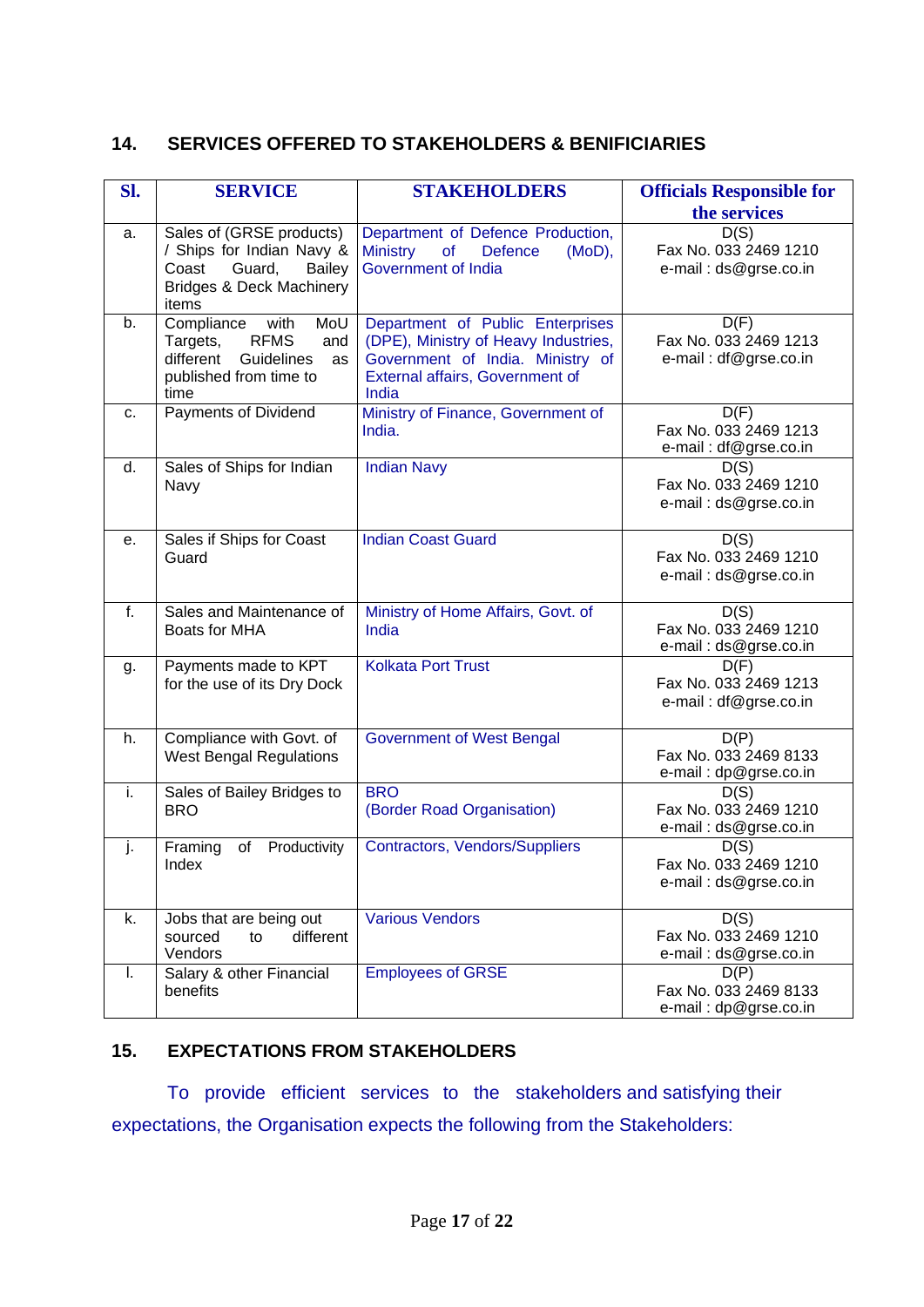- a. Timely clearances/ approvals from controlling agencies/ ministries/ Departments.
- b. Adherence to promulgated procedures and instructions and submission of complete and correct data required for taking decisions.
- c. Adherence to the Rules, regulations and guidelines issued by Govt. of India from time to time.
- d. Fulfilment of commitments and assurances given by DPE through MoU.
- e. Adherence to terms & conditions of contractual agreement.
- f. Adherence to rules & regulations promulgated for it"semployees.

## **16. REVIEW OF CITIZEN"S CHARTER:**

The charter shall be reviewed once in two years based on the experience and feedback received from stakeholders in the previous years.

**Note:** This charter is a summary of the services GRSE is committed to provide to the stakeholders and is not a part of the policy condition or service condition of our employees. The Charter also does not cover the aspect of the responsibilities of its stakeholders, which are generally described in the related documents available in the offices of GRSE.

## **17. BOARD OF DIRECTORS**

| <b>Name</b>                     | <b>Designation</b>                      |
|---------------------------------|-----------------------------------------|
| Rear Adm. V K Saxena, IN (Retd) | <b>Chairman &amp; Managing Director</b> |
|                                 | 43/46, Garden Reach Road,               |
|                                 | Kolkata - 700 024                       |
|                                 | Ph: 033 2469 8130/31                    |
|                                 | <i>Fax: 033 2469 8119</i>               |
|                                 | Email: cmd@grse.co.in                   |
| Cmde Sanjeev Nayyar, IN (Retd.) | Director (Shipbuilding)                 |
|                                 | 43/46, Garden Reach Road,               |
|                                 | Kolkata - 700 024                       |
|                                 | Phone: 91 33 2469 8132                  |
|                                 | Fax: 91 33 2469 1210/3937               |
|                                 | <i>Email:</i> $ds$ <i>@grse.co.in</i>   |

## **Whole Time (official / functional) Directors**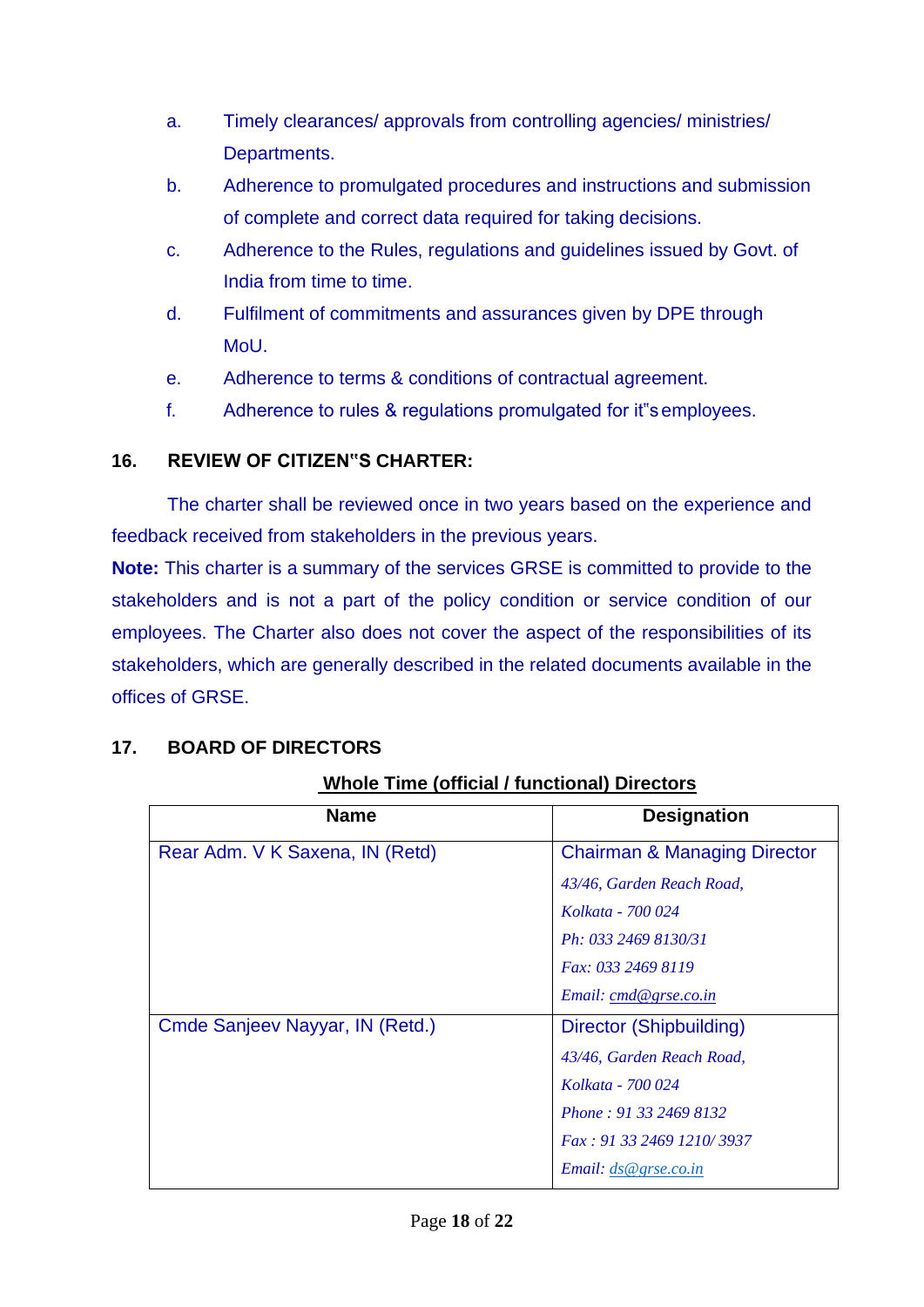| Cmde. P.R. Hari, IN(Retd)     | Director (Personnel)                                |
|-------------------------------|-----------------------------------------------------|
|                               | 43/46, Garden Reach Road,                           |
|                               | Kolkata - 700 024                                   |
|                               | Phone: 91 33 2469 8133                              |
|                               | Fax: 91 33 2469 8150                                |
|                               | Email: $dp@\,grse.co.in$                            |
| <b>Shri Ramesh Kumar Dash</b> | Director (Finance)                                  |
|                               | 43/46, Garden Reach Road,                           |
|                               | Kolkata - 700 024                                   |
|                               | Phone: 91 33 2469 8134                              |
|                               | Fax: 91 33 2469 1213<br><i>Email: df@grse.co.in</i> |

## **Part-time official (Government) Directors**

| <b>Name</b>                          | <b>Designation &amp; Address</b>                                       |
|--------------------------------------|------------------------------------------------------------------------|
| <b>Shri Surendra Prasad</b><br>Yadav | <b>Part-time Official Director</b>                                     |
|                                      | Joint Secretary (NS), Department of<br>Defence Production, Ministry of |
|                                      | Defence, South Block, New Delhi -                                      |
|                                      | 110 011                                                                |

## **Part Time Non – Official Directors / Independent Director**

## *(Part Time Non-Official Director for a tenure of 03 Yrs.)*

| <b>Name</b>                                                    | <b>Assumption</b><br>of Charge | <b>Designation &amp; Address</b>                                                                                            |
|----------------------------------------------------------------|--------------------------------|-----------------------------------------------------------------------------------------------------------------------------|
| <b>RAdm Inder Paul Singh</b><br>Bali, AVSM, VSM, IN<br>(Retd.) | 09 Mar 2018                    | C-1/11, Bapanagar, Zakir Hussain Marg,<br><b>New Delhi-110 001</b><br>Ph: 8800292687<br>Email: ipsbali@yahoo.com            |
| Dr. Biswapriya Roy<br>Choudhury                                | 15 Aug 2018                    | Fulbari, Manaskamana Road, English<br>Bazar, Malda, West Bengal - 732101<br>Ph: 9434245560<br>Email: balubipmalda@gmail.com |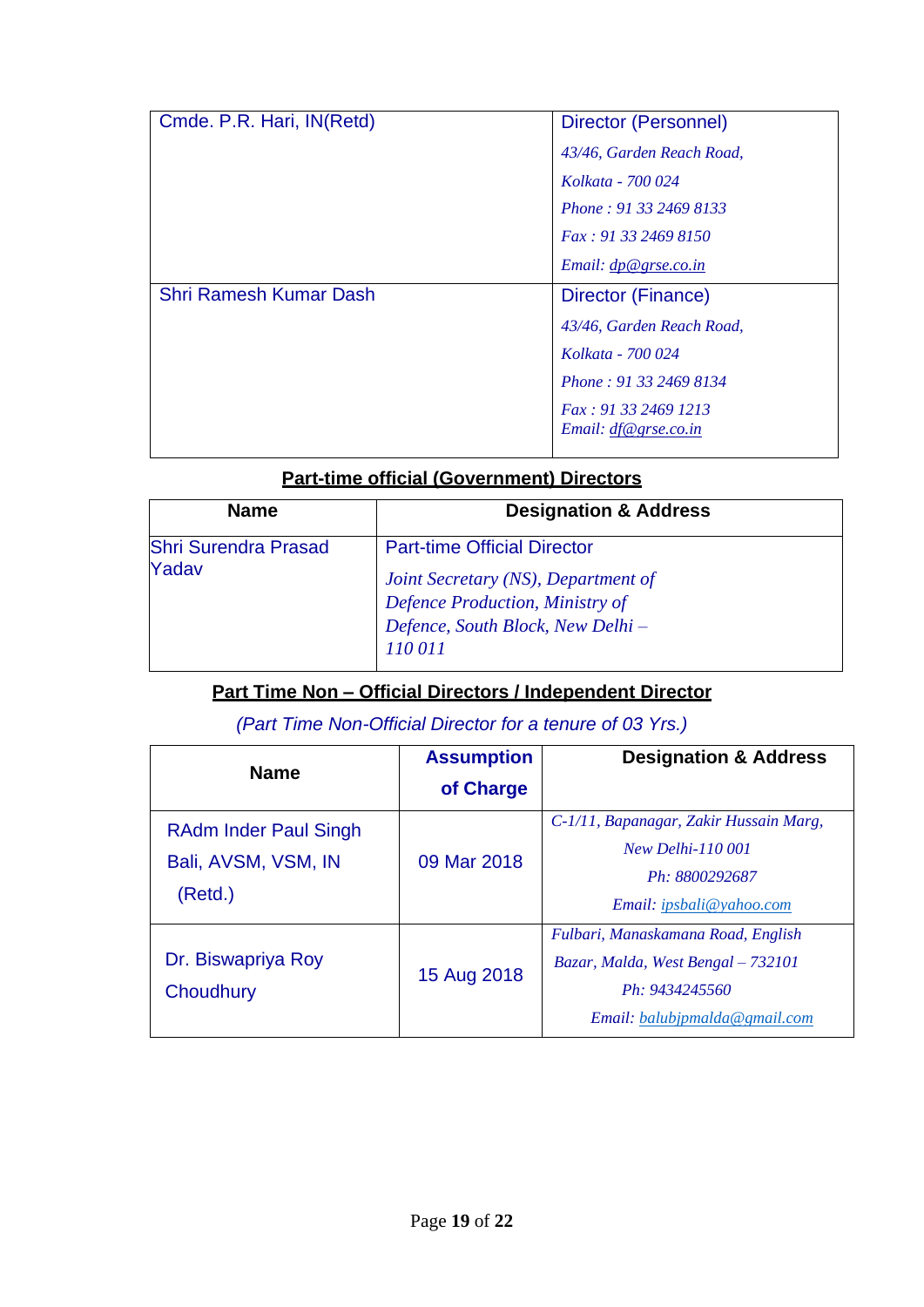| <b>Name</b> | <b>Designation</b> |  |  |  |
|-------------|--------------------|--|--|--|
|             |                    |  |  |  |
|             |                    |  |  |  |

### **Permanent Special Invitees to the Board**

### **Special Invitees to the Board**

| <b>Name</b> | <b>Designation</b> |
|-------------|--------------------|
| <b>NIL</b>  |                    |

## **18. APPELLATE AUTHORITY, CPIO, AND APIO IN GRSE UNDER RTI ACT**

**Implementation of RTI Act:** Implementation of RTI is being complied in line with the RTI Act, 2005. Quarterly Returns are being regularly uploaded in RTI MIS Updating System of CIC as well as DOP&T. The list of RTI Authorities as well as the names of concerned officers are given in the Table below:

| SI. | <b>NAME</b>   | <b>DESIGNATI</b><br>ON | <b>RTI</b><br><b>Authority</b> | <b>ADDRESS</b>      | <b>Contact No. &amp; Email</b><br>ID |
|-----|---------------|------------------------|--------------------------------|---------------------|--------------------------------------|
| 1.  | Shri A.R Pal  | Chief                  | First                          | <b>Garden Reach</b> | +91 9831061592                       |
|     |               | General                | Appellate                      | Shipbuilders $\&$   | Email ID:                            |
|     |               | <b>Manager</b>         | Authority                      | Engineers Ltd.      | Pal.Arupratan@grse.                  |
|     |               | (ERP, YM               |                                | 43/46, Garden Reach | $\overline{co.in}$                   |
|     |               | $\&$ ES)               |                                | Road, Kolkata - 700 |                                      |
|     |               |                        |                                | 024, W Bengal.      |                                      |
| 2.  | Shri Sandip   | Senior                 | Central                        | Administration      | +91 33 2489 3957                     |
|     | <b>Biswas</b> | <b>Manager</b>         | Public                         | Department.         | +91 33 24698100-13                   |
|     |               | (Law)                  | Informati                      | <b>Garden Reach</b> | lines, Extn.-661                     |
|     |               |                        | on Officer                     | Shipbuilders $\&$   | Email ID:                            |
|     |               |                        |                                | Engineers Ltd.      | Biswas.Sandip@grse                   |
|     |               |                        |                                | 43/46, Garden Reach | .co.in                               |
|     |               |                        |                                | Road, Kolkata - 700 |                                      |
|     |               |                        |                                | 024, W Bengal.      |                                      |
| 3.  | Smt. Arunava  | <b>Manager</b>         | Central                        | RTI & Public        | +91 33 2489 3957                     |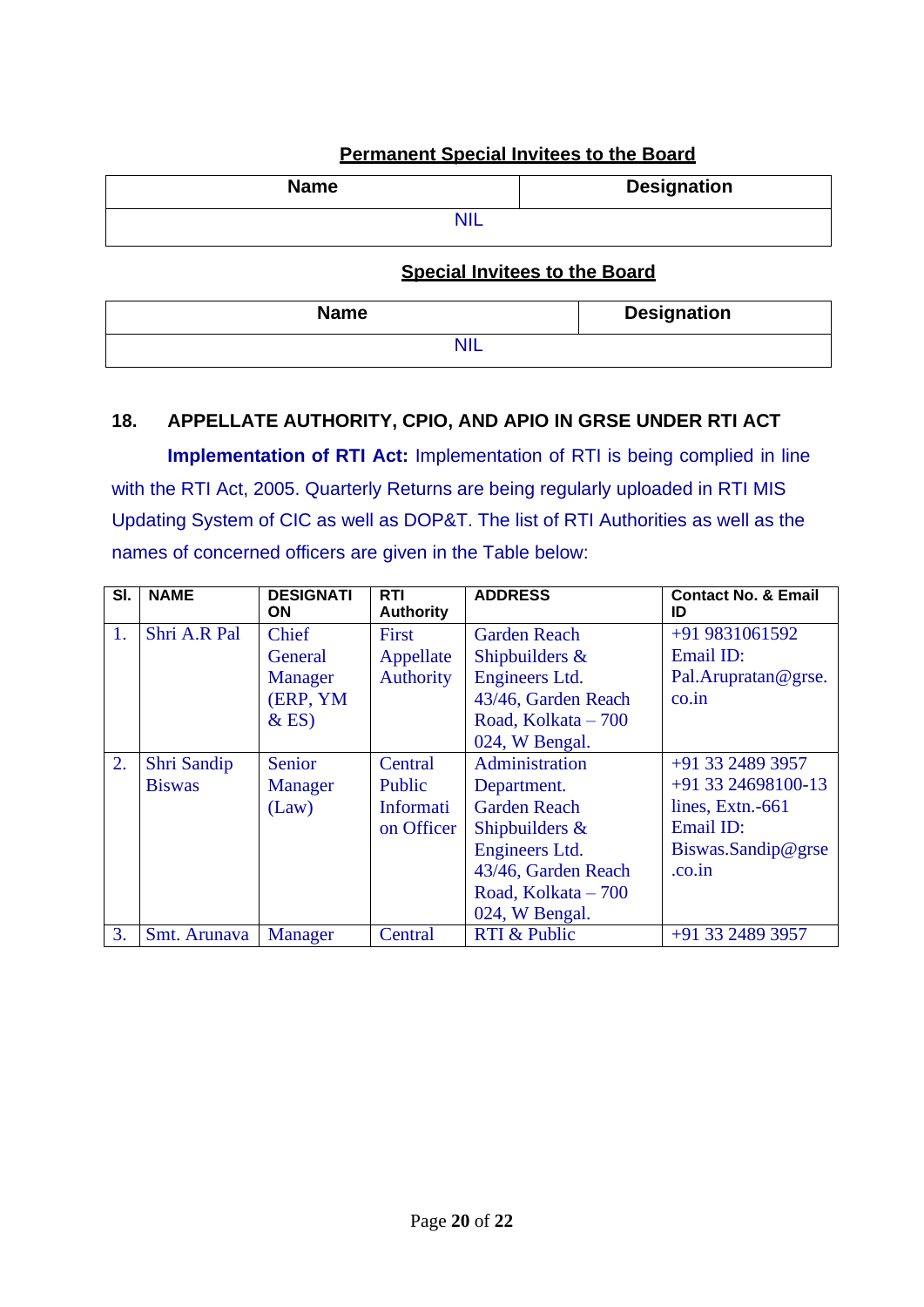| <b>Srivastava</b> | (RTI &    | Assistant  | <b>Grievance Cell</b> | Email ID:           |
|-------------------|-----------|------------|-----------------------|---------------------|
|                   | Public    | Central    | <b>Garden Reach</b>   | Srivastava. Arunava |
|                   | Grievance | Public     | Shipbuilders $\&$     | $@$ grse.co.in      |
|                   | Cell)     | Informati  | Engineers Ltd.        |                     |
|                   |           | on Officer | 43/46, Garden Reach   |                     |
|                   |           |            | Road, Kolkata $-700$  |                     |
|                   |           |            | 024, (West Bengal).   |                     |

# **19. LIST OF SENIOR EXECUTIVES**

| SI.              | <b>Name</b>                    | <b>Designation</b>                                 | <b>Address</b>                          |
|------------------|--------------------------------|----------------------------------------------------|-----------------------------------------|
| 1.               | <b>Shri. Arup Ratan</b>        | <b>Chief General</b>                               | 43/46, Garden Reach Road,               |
|                  | Pal                            | <b>Manager</b><br>(Technical)                      | Kolkata - 700 024                       |
|                  |                                |                                                    | Phone: 91 33 2469 4818                  |
|                  |                                |                                                    | : 913324698150<br>Fax                   |
|                  |                                |                                                    | email: Pal.Arupratan@grse.co.in         |
| 2.               | Shri, Siddhartha               | <b>General</b>                                     | 43/46, Garden Reach Road,               |
|                  | Ray                            | <b>Manager</b><br>(Finance)                        | Kolkata - 700 024                       |
|                  |                                |                                                    | Phone: 91 33 2469 4439                  |
|                  |                                |                                                    | : 91 33 2469 8150<br>Fax                |
|                  |                                |                                                    | email: Ray.Siddhartha@grse.co.in        |
| 3.               | <b>Shri Venkatesh</b>          | <b>Chief General Manager</b>                       | 43/46, Garden Reach                     |
|                  | <b>Murthy</b>                  | (Commercial)                                       | Road, Kolkata-700024                    |
|                  |                                |                                                    | Phone: 033 24698123                     |
|                  |                                |                                                    | : 033 24692020, 24893591<br>Fax         |
|                  |                                |                                                    | : Murthy. Venkatesh@grse.co.in<br>email |
| $\overline{4}$ . | <b>Commodore</b>               | <b>Chief General</b>                               | 61, Garden Reach Road,                  |
|                  | Rajiv<br><b>Sreedharan, IN</b> | <b>Manager, (Central</b><br><b>Design Office</b> ) | Kolkata - 700 024                       |
|                  | (Retd.)                        |                                                    | Phone<br>: 913324696120                 |
|                  |                                |                                                    | Fax<br>: 913324698144                   |
|                  |                                |                                                    | : Sreedharan.Rajiv@grse.<br>email       |
|                  |                                |                                                    | $\frac{co.in}{c}$                       |
| 5.               | <b>Shri Abhaya</b>             | <b>General Manager</b>                             | 43/46, Garden Reach Road,               |
|                  | <b>Kumar Mahapatro</b>         | ( <i>Employee Relation</i><br>& Administration)    | Kolkata-700024                          |
|                  |                                |                                                    | 033 24698153<br>Phone                   |
|                  |                                |                                                    | 033 24698153<br>Fax                     |
|                  |                                |                                                    | email: Mahapatro.AbhayaKr@grse.co.in    |
|                  |                                |                                                    |                                         |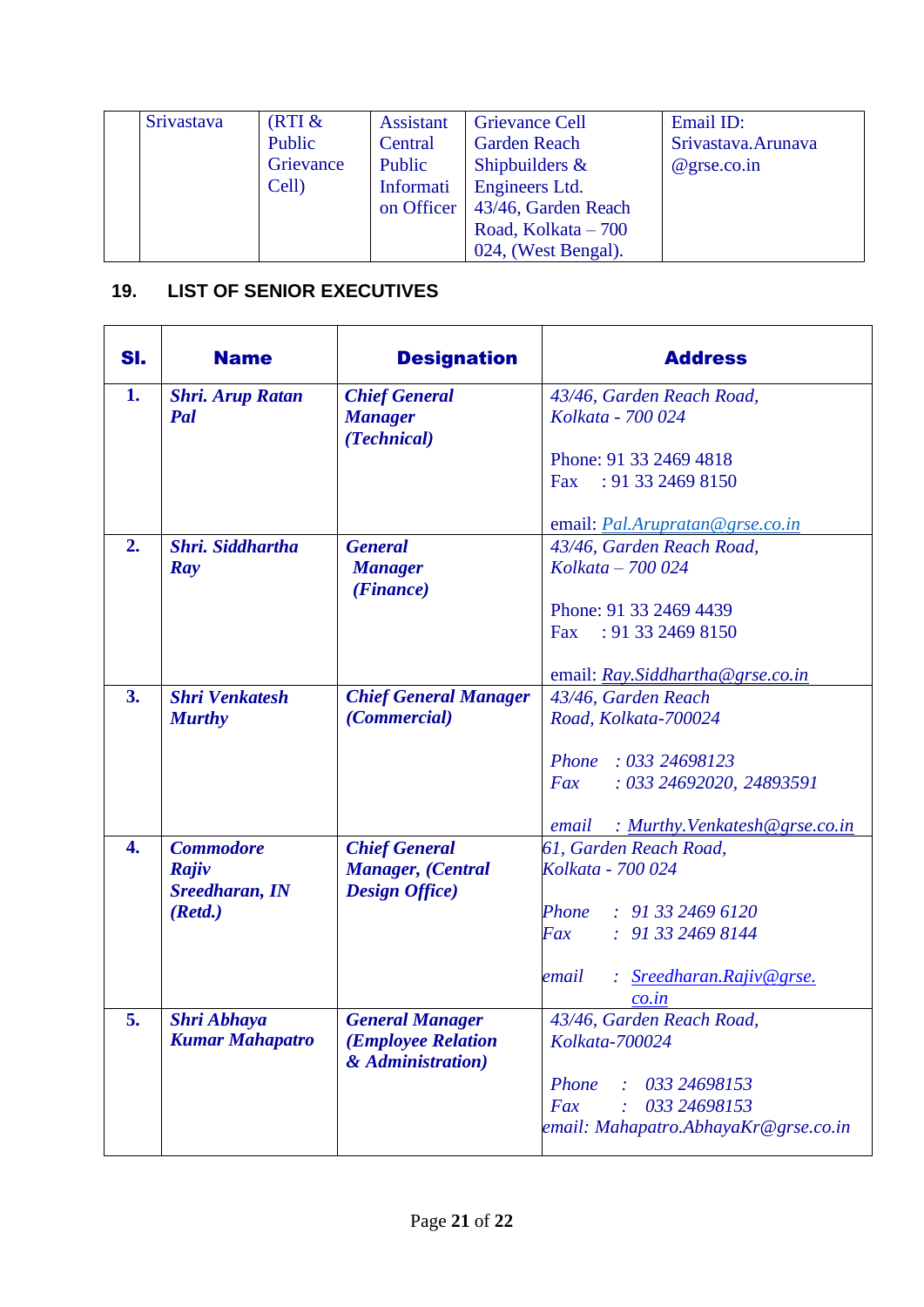| 6.             | <b>Commander Bhaskar</b> General Manager |                                     | 43/46, Garden Reach Road,             |
|----------------|------------------------------------------|-------------------------------------|---------------------------------------|
|                | Sengupta, IN(Retd.)                      | (Fitting Out Jetty)                 | Kolkata - 700 024                     |
|                |                                          |                                     |                                       |
|                |                                          |                                     | Phone: 91 33 2439 1072                |
|                |                                          |                                     | Fax: 91 33 2439 2416                  |
|                |                                          |                                     |                                       |
|                |                                          |                                     | email: Sengupta.Bhaskar@grse.co.in    |
| 7.             | <b>DIG, (Retd.) Subrato General</b>      |                                     | 61, Garden Reach Road,                |
|                | <b>Ghosh</b>                             | Manager,                            | Kolkata - 700 044                     |
|                |                                          | (Shipyard Strategy &                |                                       |
|                |                                          | <b>Resource Planning</b> )          | Phone: 91 33 2469 4512                |
|                |                                          |                                     | Fax: 91 33 2469 3250                  |
|                |                                          |                                     |                                       |
|                |                                          |                                     | email: Ghosh.Subrato@grse.co.in       |
| 8.             | <b>Captain</b>                           | <b>General Manager,</b>             | 61, Garden Reach Road,                |
|                | P Sunilkumar, IN                         | (Corporate Planning,                | Kolkata - 700 024                     |
|                | (Retd.)                                  | <b>Corporate</b>                    |                                       |
|                |                                          | <b>Communication &amp; DEP</b> )    | Phone: 91 033 2469 4317               |
|                |                                          |                                     | Fax: 91 033 2489 3424                 |
|                |                                          |                                     |                                       |
|                |                                          |                                     | email: P.Sunilkumar@grse.co.in        |
| 9 <sub>1</sub> | <b>Commander Arun</b>                    | <b>General Manager,</b>             | 43/46, Garden Reach Road,             |
|                | <b>Kumar Mahapatra,</b>                  | (Main Works)                        | Kolkata - 700 024                     |
|                | IN(Retd.)                                |                                     |                                       |
|                |                                          |                                     | Phone: 91 33 2469 8124                |
|                |                                          |                                     | Fax: 91 33 2469 8124                  |
|                |                                          |                                     |                                       |
|                |                                          |                                     | email: mahapatra.ak@grse.co.in        |
| 10.            | <b>Commandant</b>                        | <b>General Manager,</b>             | 43/46, Garden Reach Road,             |
|                | <b>AK Biswas, ICG</b>                    | (Production, Planning &             | Kolkata - 700 024                     |
|                | (Retd.)                                  | <b>Control</b> )                    |                                       |
|                |                                          |                                     | Phone: 91 33 2469 6120                |
|                |                                          |                                     | Fax: 91 33 2469 8144                  |
|                |                                          |                                     |                                       |
|                |                                          |                                     | email: Biswas.AK@grse.co.in           |
| 11.            | <b>Shri Gulshan Ratan</b>                | <b>General Manager,</b>             | 43/46, Garden Reach Road,             |
|                |                                          | (Quality Assurance &                | Kolkata - 700 024                     |
|                |                                          | <b>Vendor Development,</b>          |                                       |
|                |                                          | <b>Industrial Engineering &amp;</b> | Phone: 91 33 2469 8140                |
|                |                                          | <b>Process</b> )                    | Fax: 91 33 2469 8144                  |
|                |                                          |                                     |                                       |
|                |                                          |                                     | email: Ratan.Gulshan@grse.co.in       |
| 12.            | <b>Shri S. Srinivas</b>                  | <b>General Manager,</b>             | 43/46, Garden Reach Road,             |
|                |                                          | (Human                              | Kolkata - 700 024                     |
|                |                                          | <b>Resource Management</b> )        |                                       |
|                |                                          |                                     | Phone:                                |
|                |                                          |                                     | Fax:                                  |
|                |                                          |                                     |                                       |
|                |                                          |                                     | email: Samavedam. Srinivas@grse.co.in |